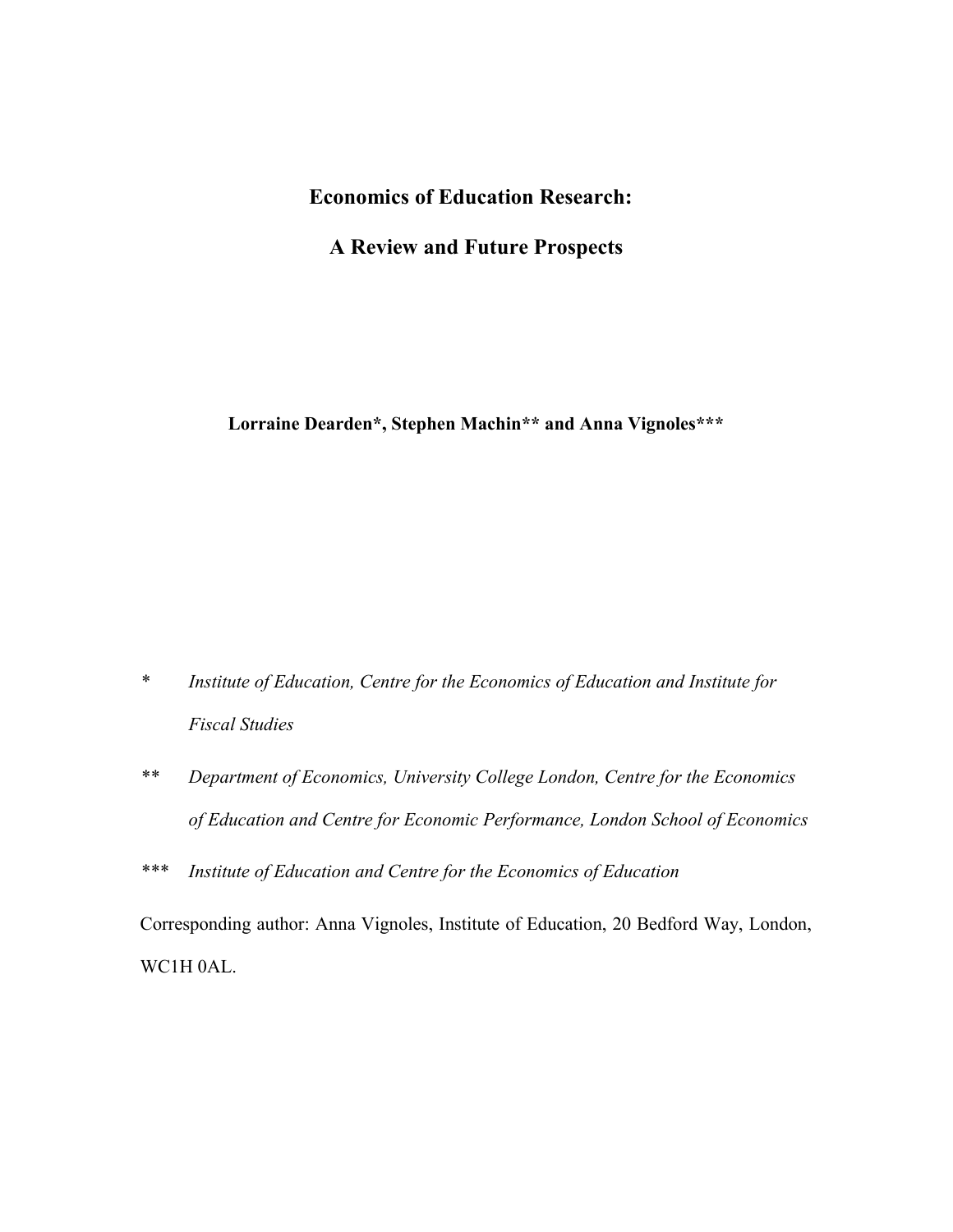#### Abstract

In this paper we offer an appraisal of the economics of education research area, charting its history as a field and discussing the ways in which economists have contributed both to education research and to education policy-making. In particular, we highlight the theoretical and methodological contributions that economists have made to the field of education during the last 50 years. Despite the success of the economics of education as a field of inquiry, we argue that some of the contributions made by economists could be limited if the economics of education is seen as quite distinct from the other disciplines working in the field of education. In these areas of common interest, economists need to work side by side with the other major disciplines in the field of education if their contribution to the field is to be maximised, particularly in terms of applying improved methodology. We conclude that the study of education acquisition and its economic and social impact in the economics of education research area is very likely to remain a fertile research ground.

# **Acknowledgements**

This work was supported by the Centre for the Economics of Education.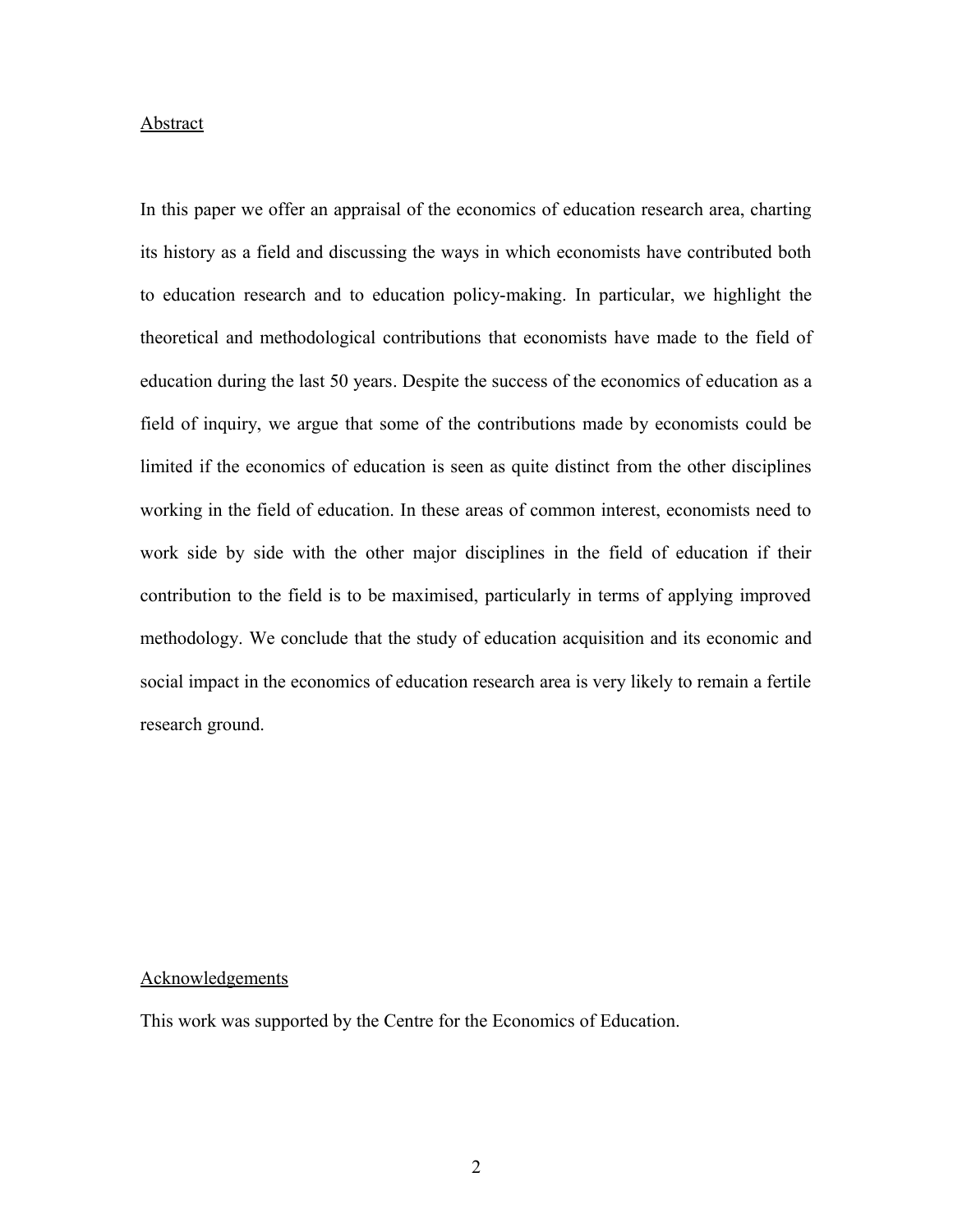## 1. Introduction

Recently there has been a resurgence of research by economists on education and education policy. It follows a relatively fallow period when UK research in this area was much less active, compared to the initial heydays of the field in the 1960s and 1970s. We explore these trends, asking why there has been a recent increase in interest and highlighting key theoretical and methodological contributions in the field.

The economics of education is about how best to allocate scarce resources in education. It can help us understand how education might best be produced, who gets more (or less) education and the economic impact of education on individuals, firms and society as a whole. There are many key economic ideas that have become commonplace in education, in both research and policy-making. These include: the idea of education as an investment (the human capital approach of Becker, 1964); the notion of economic returns to education in the form of improved labour market outcomes (the earnings function of Mincer, 1958, 1974); the evaluation of education policy in terms of cost effectiveness; and many others.

Overall we conclude that the economics of education has seen a resurgence, linked to the increasing dominance of quantitative methods in policy oriented research and potentially the decline in quantitative sociology of education research during this period, as discussed in the chapter by Lauder et al. in this volume. We make the case that the economics of education is a rapidly advancing field with significant influence on policy-making in many countries. Nonetheless it remains the case that some aspects of economics of education research need closer integration into the other disciplines of education.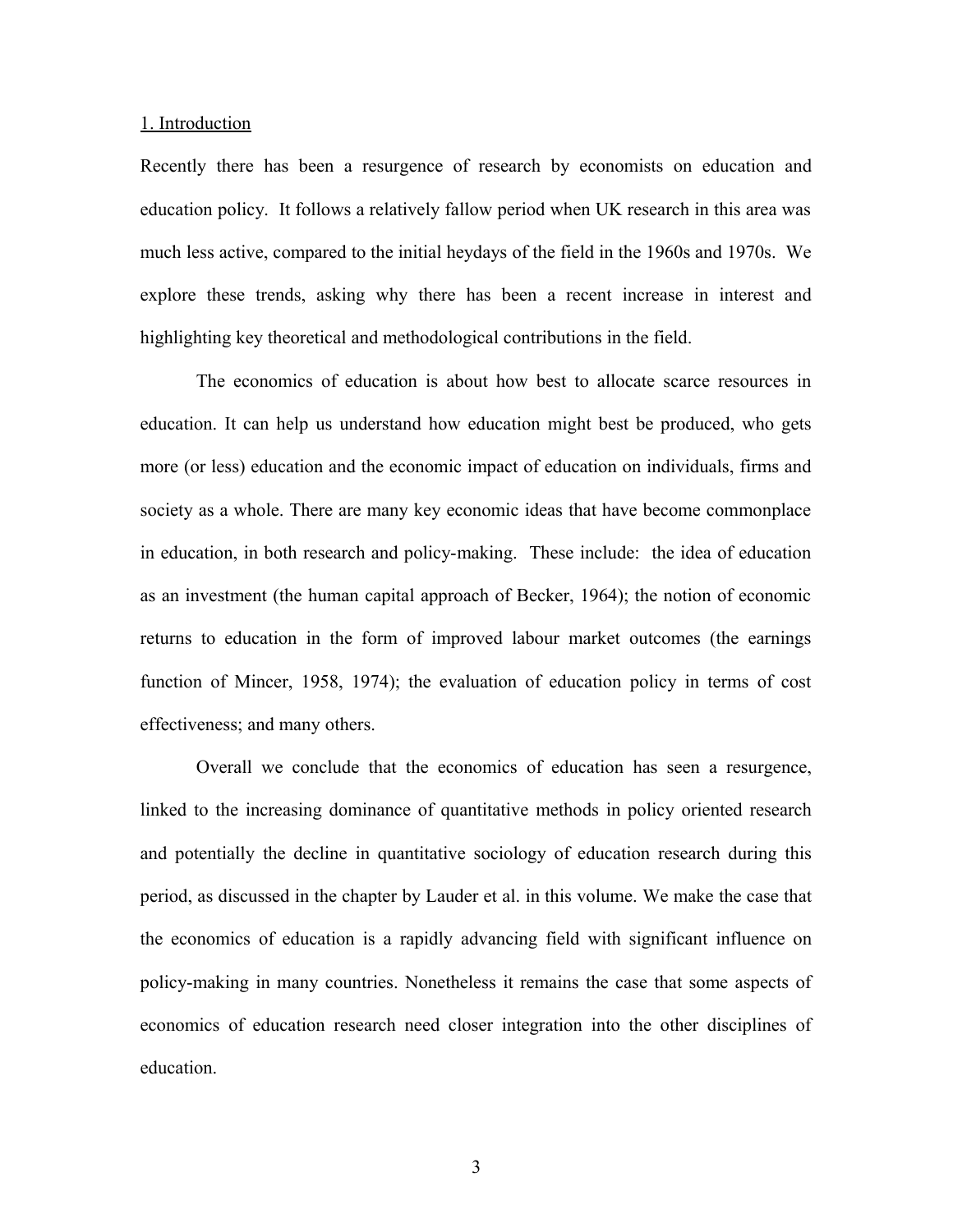The rest of the paper is as follows. Section II places the economics of education field into its appropriate historical context. We also show bibliometric evidence on the increased numbers of economics of education publications in top economics journals. Section III discusses some key theoretical advancements, while Section IV considers methodological innovations. Section V considers wider impacts of the economics of education field. Section VI concludes.

#### 2. The Origins and Resurgence of Economics of Education Research

## *Historical Context*

Many of the principles of the economics of education can be traced back at least as far as Adam Smith in his *Wealth of Nations* treatise published in 1776. Certainly, he alluded to the idea that one might invest in education to increase the productive capacity of society. However, the founding father of the economics of education is arguably Gary Becker, who wrote the hugely influential book *Human Capital* in [1](#page-3-0)964<sup>1</sup>, in which he purported to explain why individuals invest in education and training in a manner analogous to investments in physical capital, i.e. to earn a financial return. Human Capital Theory has become and remained the dominant paradigm in the economics of education, despite challenges along the way from commentators who were concerned with the notion that people (like machines) can be viewed as capital, and from economists who claim that the main role of education is not to enhance productivity per se but to sorting individuals of differing skills and abilities into jobs (Spence, 1973; Blaug, 1976).

<span id="page-3-0"></span><sup>&</sup>lt;sup>1</sup> Commentators on the origins of the economics of education (e.g. Teixeira, 2001) also refer to Theodore Schultz's presidential address to the 1960 American Economic Association (Schultz, 1961) and to the Special Issue of the 1962 Journal of Political Economy edited by Schultz entitled 'Investment in Human Beings'.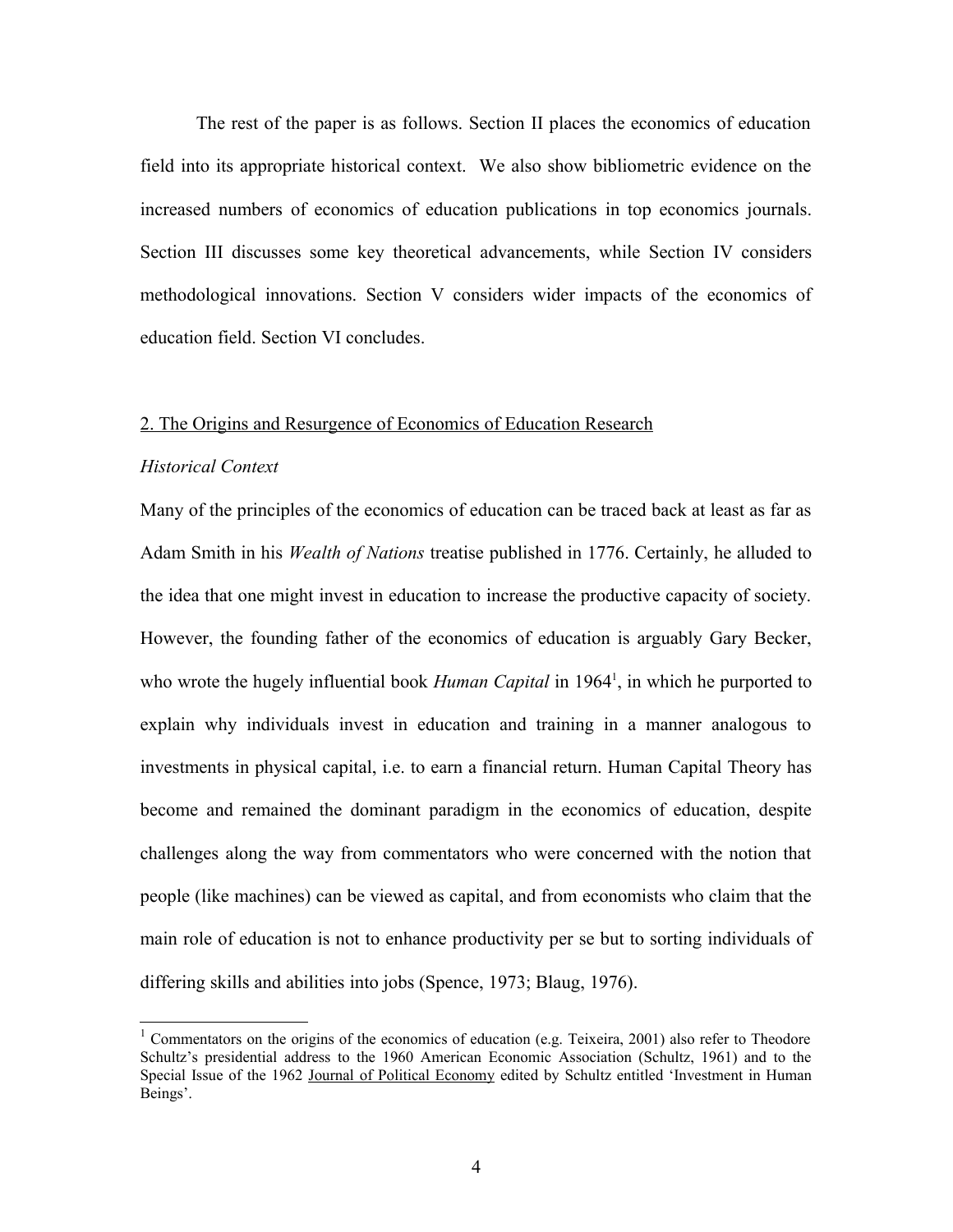The heyday of the economics of education is seen as the 1960s and 1970s, given some of the classic writings that emerged at that time (like Blaug, 1972, 1976; Freeman, 1976; Layard and Psacharopoulos, 1974; Psachoropoulos, 1973; and Schultz, 1961, 1963). Significant developments were also made on the empirical side during this time. Mincer's (1958, 1974) highly influential work developed the earnings function that relates log(earnings) to schooling and experience and is one of the most widely used tools amongst empirical economists (see Card's (1999) discussion on the causal impact of education on earnings). That said it is during recent decades that the principles of the economics of education have been so widely applied in education policy-making.

# *The Current Upsurge*

Following the 1960s and 1970s, there was a significant decline in research activity in the economics of education, especially outside of the United States. More recently this decline has been reversed and there has been an upsurge of interest in the field: in the UK and US at least, accompanied by an increase in the use of economic evaluation in educational reform and policy-making.

Table 1 illustrates these trends using bibliometric evidence.<sup>[2](#page-4-0)</sup> The Table shows the number of publications per year with the word education, schooling or school in the title of papers published in leading mainstream economics journals across six decades beginning in the 1950s.<sup>[3](#page-4-1)</sup> The Table shows a very clear pattern. In the 1950s hardly any education papers were published. In the 1960s 3.4 papers per year appeared in the most

<span id="page-4-0"></span><sup>&</sup>lt;sup>2</sup> Another way of measuring activity in the field would be student numbers. However, the optimal training path for an education economist remains a mainstream economics degree and Masters with specialisation occurring at PhD level. Therefore it is problematic to count the number of researchers trained specifically in the economics of education.

<span id="page-4-1"></span><sup>&</sup>lt;sup>3</sup> The journals are the following: <u>American Economic Review; Economic Journal; Econometrica</u>; Economica; Journal of Political Economy; Quarterly Journal of Economics; RAND Journal of Economics; Review of Economic Studies.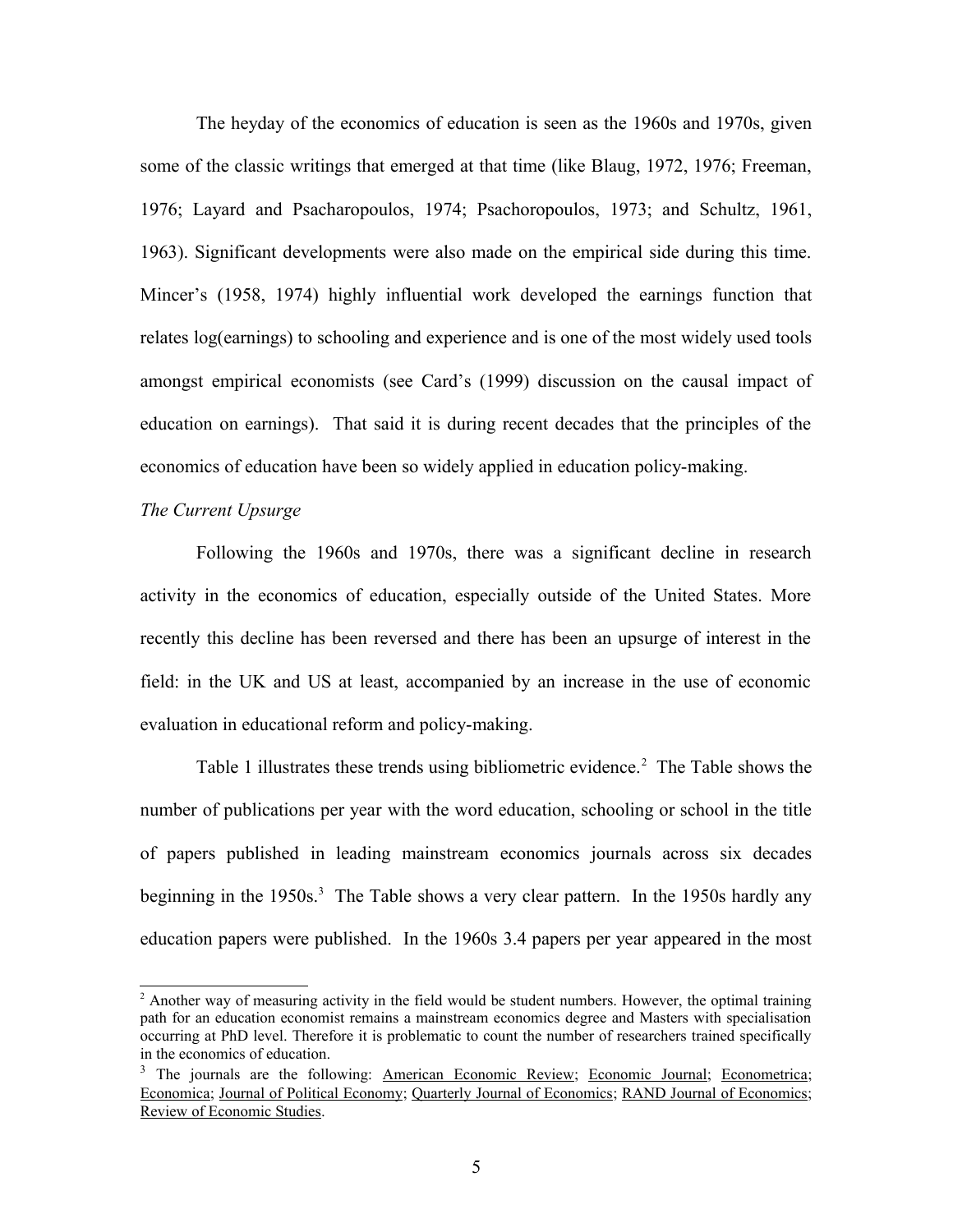prestigious journals and this almost doubled to 6.3 in the 1970s. After this, however, there was a sharp fall in the 1980s (down to 2.5 papers per year), something of a pick up in the 1990s (up to 5.2 a year, although with a lot of these towards the end of the decade) and then a very sharp increase to 9.7 a year in the  $2000s<sup>4</sup>$  $2000s<sup>4</sup>$  $2000s<sup>4</sup>$ .

#### - **table 1 to go here –**

Whilst the upsurge in interest in education amongst economists in the 1960s and 1970s can partially be explained by key theoretical advances, the policy context may also explain trends in academic activity. Whilst the decline in the economics of education in the 1980s (at least in terms of the volume of academic work published) may be attributable to trends within the profession, it also coincided with a period of *laissez-faire* economic policy. Public policy was less interventionist in this era and there would have been less demand for the tools of the education economist (or indeed the education sociologist). The resurgence of the field in the 1990s can, at least in the UK, be partially explained by the trend towards regulated markets in the public domain. The introduction of market principles into education in the late 1980s called for both active policy intervention (i.e. regulation) alongside the application of economic principles of markets. In the 2000s in the UK there was also an increase in the number of education interventions, prompting a rise in the demand for economic evaluation of these policies. Trends in the economics of education may also be linked to other disciplines of education. As explored by Lauder et al. in this volume, there has been a period of decline

<span id="page-5-0"></span><sup>4</sup> Of course, the number of papers per journal has also risen through time (especially in those journals that now have more issues per year than in the past), but not by enough to explain the scale of the recent upsurge. Similarly specialist journals that were set up in this time period and that have published a lot of economics of education papers (e.g. the Journal of Human Resources, the Economics of Education Review and the Journal of Labor Economics) were not considered in this suggestive analysis.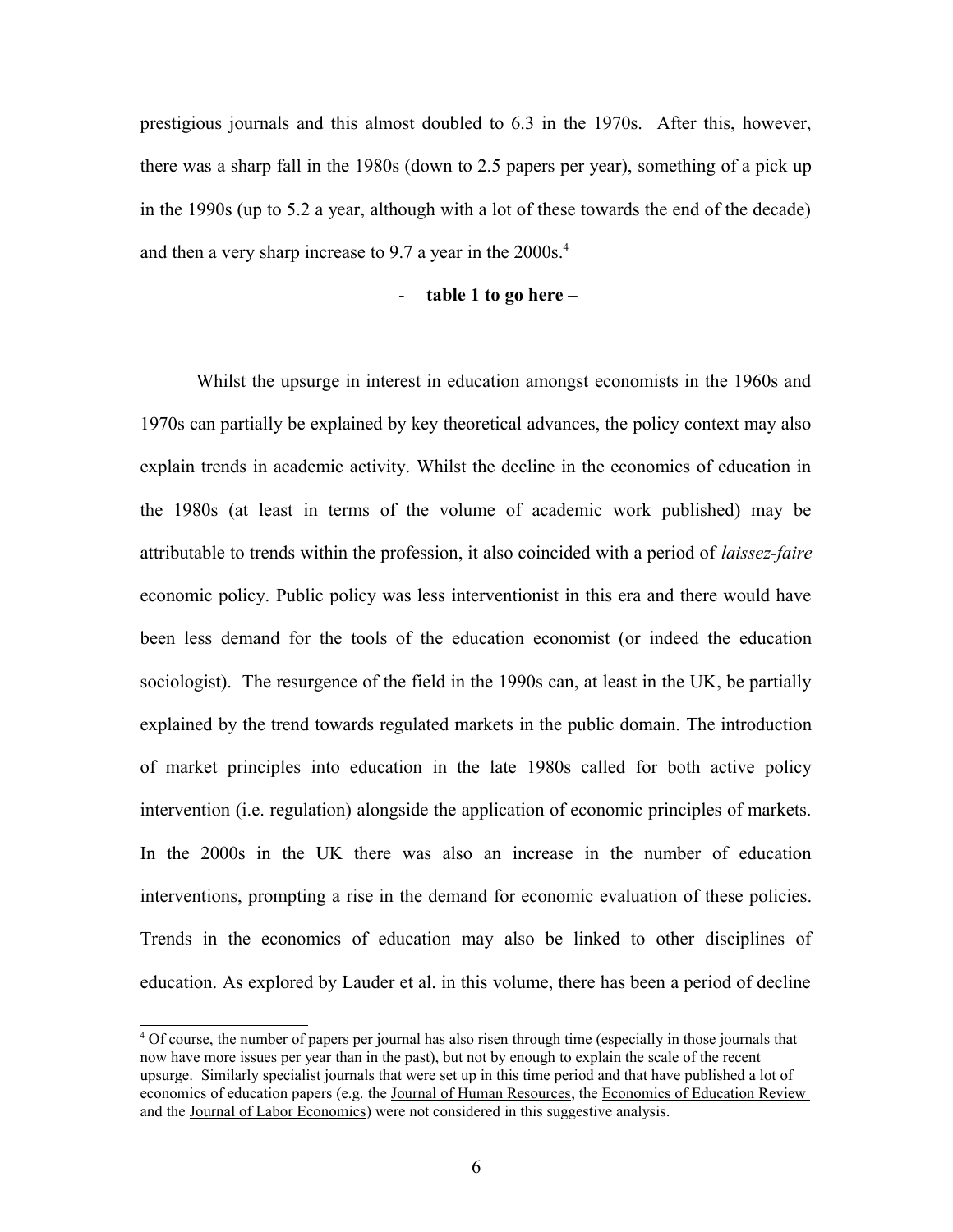for quantitative sociology, just as there was increased interest in economic analysis of education.

From Table 1 another key trend of interest is the growth in the economics of education outside the US. The second row of the Table shows the number of papers with authors from outside of North America and the trend upwards over time is striking. Hardly any education papers were published by this group until recently and the 2000s sees 3.2 papers per year published. Given that the majority of the journals in the list are American, this is very striking, suggesting that the economics of education is currently a thriving field.

## 3. Theoretical Contributions to the Field of Education

Economics has contributed to the field of education theoretically, introducing economic ideas and the principles of the market. Economics has also made significant methodological contributions, particularly in the area of quantitative education policy evaluation, which are considered in Section 4.

A key strength of the economics of education is that it has clear theoretical underpinnings and a well utilised framework (supply and demand) for theory development and quantitative testing. Economists can utilise and apply robust theoretical models to questions that are of policy relevance. Economics can also generate testable hypotheses in the field of education that can be subjected to rigorous quantitative analysis. Indeed one explanation as to why economics has increased its influence as a discipline in a wide range of fields and in particular in education, is that it provides answers to policy questions in quantifiable terms. This is clearly appealing to policy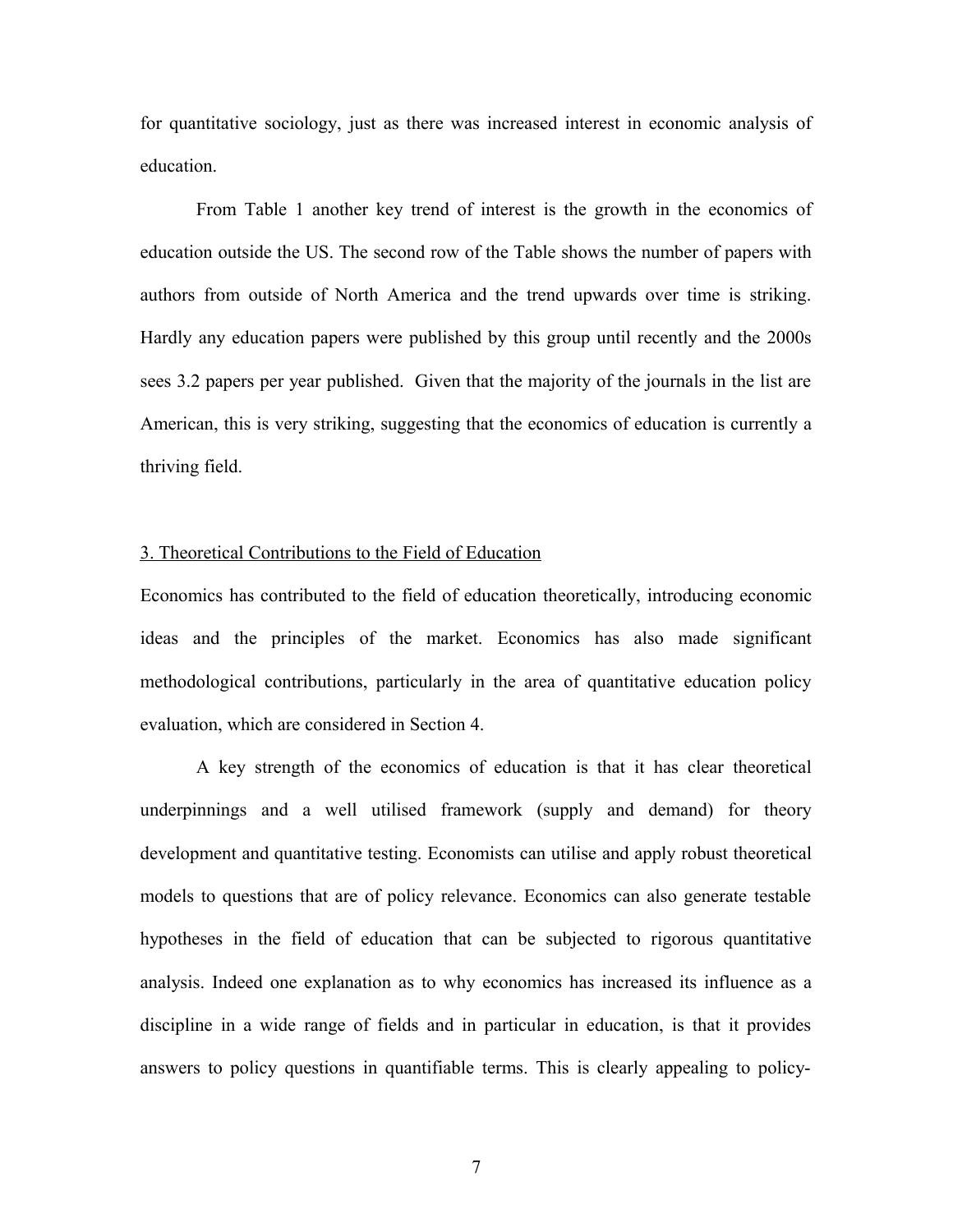makers who have to justify resource allocations. Furthermore, since economics is the science of scarcity, it is no wonder that its influence in fields such as education and health has been huge. In the public sector, with limited resources, the analytical tools of economics are enormously useful in providing answers that help policy-makers decide where to invest next.

It is, of course, difficult to select specific examples from the economics of education literature to illustrate the contribution of the discipline without appearing partial. However, there are several areas where economics has made a clear theoretical contribution. The first is in improving our understanding of the impact of education on individuals and the economy as a whole. Certainly most practitioners in the field subscribe, at least partially, to the notion that individuals and governments invest in education to earn a return on their investment. This return is generally in the form of higher earnings but may be in the form of non-monetary benefits, such as job quality.

With the right data, and the right methods, economists can measure this rate of return to different types of education investment. This area of research has burgeoned and has shown that more education significantly raises individuals' wages (Card, 1999; Harmon and Walker, 1995; Dearden et al., 2002; Blundell et. al., 2005), although there is less agreement on the contribution of education to economic growth (see Sianesi and Van Reenen, 2003). The rate of return literature has also moved beyond estimating the impact of an additional year of schooling on individuals' earnings (5-10%) to establish how economic returns vary by qualification type, level subject area and over time (see, for example, Dearden et al., 2002, Blundell et. al., 2005, and Machin, 2003, 2008b) and in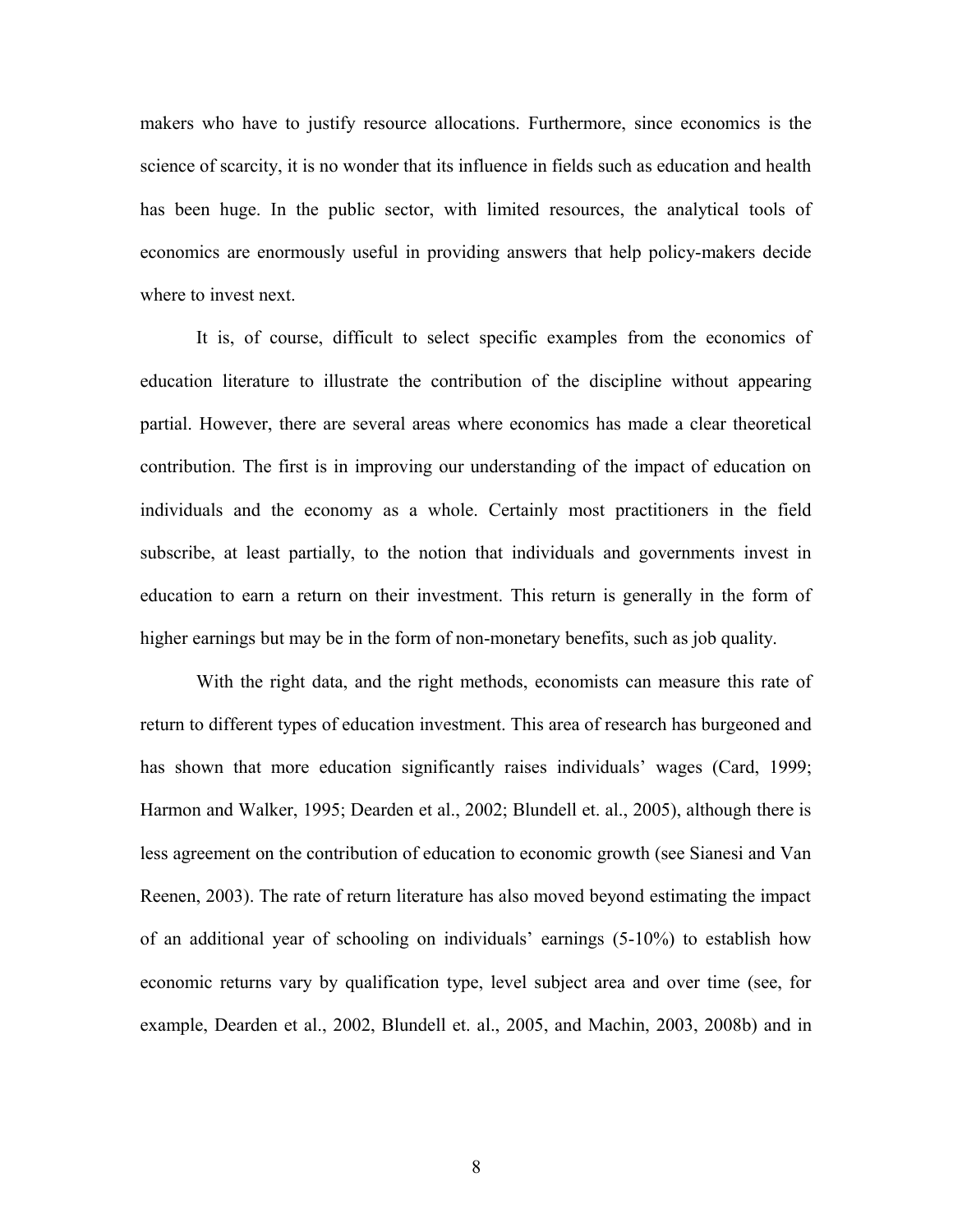particular the extent to which early investments are potentially more valuable than those made in later in adulthood (Heckman, 2007).

Economists have also made an impact in modelling education production (see, inter alia, Todd and Wolpin, 2007, or Haveman and Wolfe, 1995). Although this may be anathema to some, the process of producing education can be analysed in a similar way to the production of other goods and services. If we accept the premise that the production of education is a process with inputs and outputs, we can consider issues about efficiency (i.e. the amount of input produced from a given level of input), as well as distributional issues, such as how education is distributed across the population. There have been a number of major contributions in this area, including estimates of the impact of additional resources (for example, smaller class sizes) on pupil achievement and/or the impact of teachers on pupil achievement (e.g. Angrist and Lavy, 1999; Dearden, Ferri and Meghir, 2002; Rivkin, Hanushek and Kain, 2005). This evidence suggests that, unless the reductions are sizable and hence extremely costly, reducing class sizes has little effect on achievement and that spending money on improving teacher quality is likely to be more effective than reducing class sizes. Economists have also recently started to recognise and provide theoretical models explaining the importance of the production of non-cognitive skills as well as education achievement (Heckman et al. 2001).

Another important and closely related theoretical contribution from economics has been models of the potential role of markets to improve the efficiency of education production (and in particular schools) and the implications that this marketisation of education might have for equity considerations (Epple and Romano, 1998, 2003; Hoxby,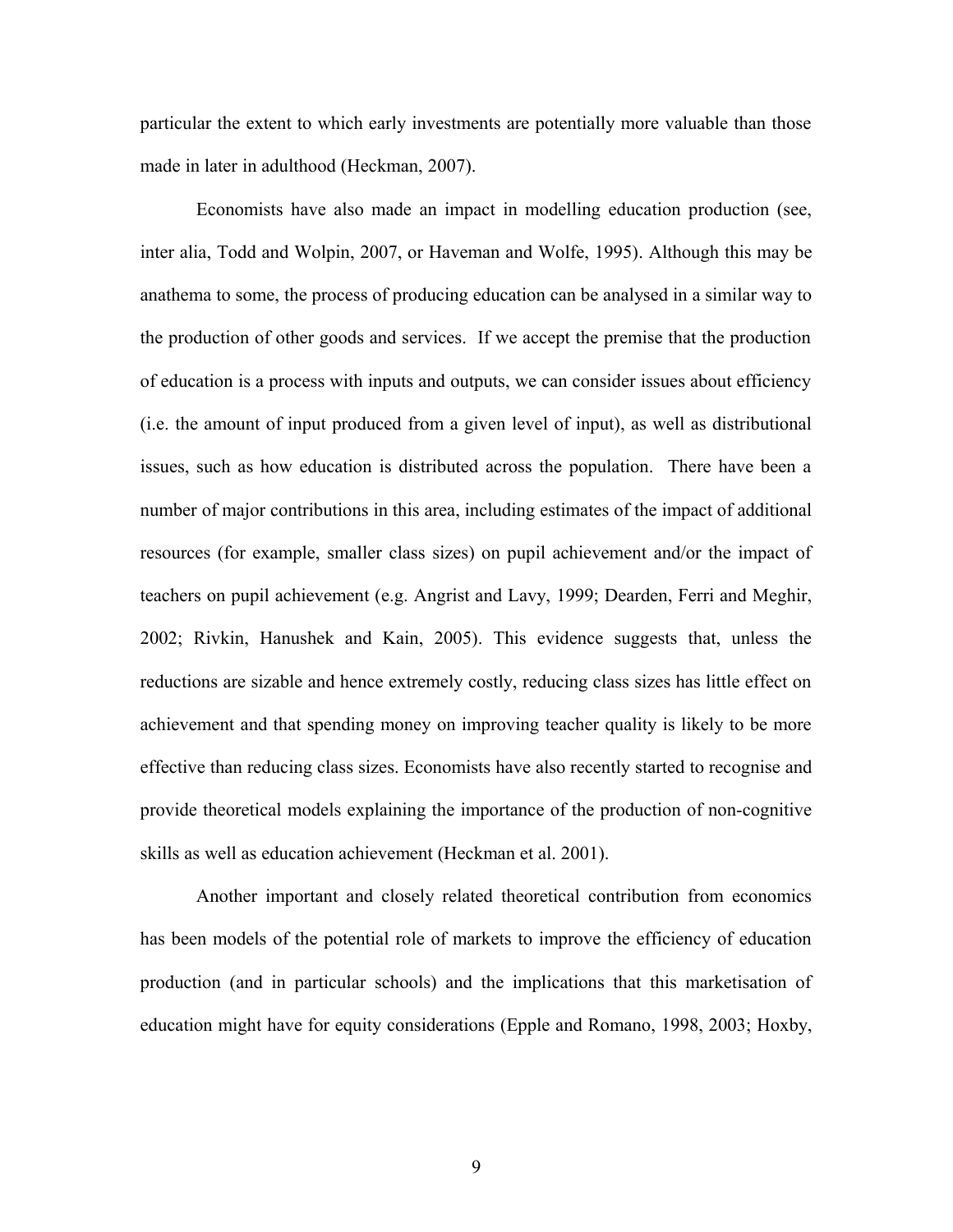2000). This is an issue we return to later when considering the practical impact of the economics of education on policy-making.

Further, there has been a growing (sometimes controversial) literature on the role of education in promoting or preventing social mobility and inequality (Blanden et al, 2005; Blanden et al, 2007, 2008; Ermisch and Nicoletti, 2007; Eriksson and Goldthorpe, 2008). This work on educational inequality tends to show education has had a disequalising impact on mobility since it has disproportionately benefited individuals from richer families and therefore reinforced, rather than countered, inequalities (Blanden and Machin, 2005). These findings have been of great policy importance and continues to be a theme pursued by all major political parties in the UK and indeed elsewhere.

We have been necessarily selective (and UK-centric) here but, in summary, a major way that economics has contributed to the field of education has been by clarifying and measuring the effect of state and private investments in education on pupil outcomes.

A key strength of the economics of education, namely that it produces quantifiable evidence, may also constitute its greatest weakness. One illustration of this is in the application of human capital theory to the analysis of education investments. This theory analyses education investments in an analogous way to investments in physical capital. However, education investments are of course not exactly the same as physical capital. Education has potentially unquantifiable benefits, such as giving individuals a greater sense of self-worth. These benefits would be missed in standard economic analysis. Economists have responded by trying to quantify non-monetary benefits, e.g. studies have investigated the impact of education on crime rates or levels of civic participation (for crime see Lochner and Moretti, 2004, Feinstein and Sabates, 2005, or

10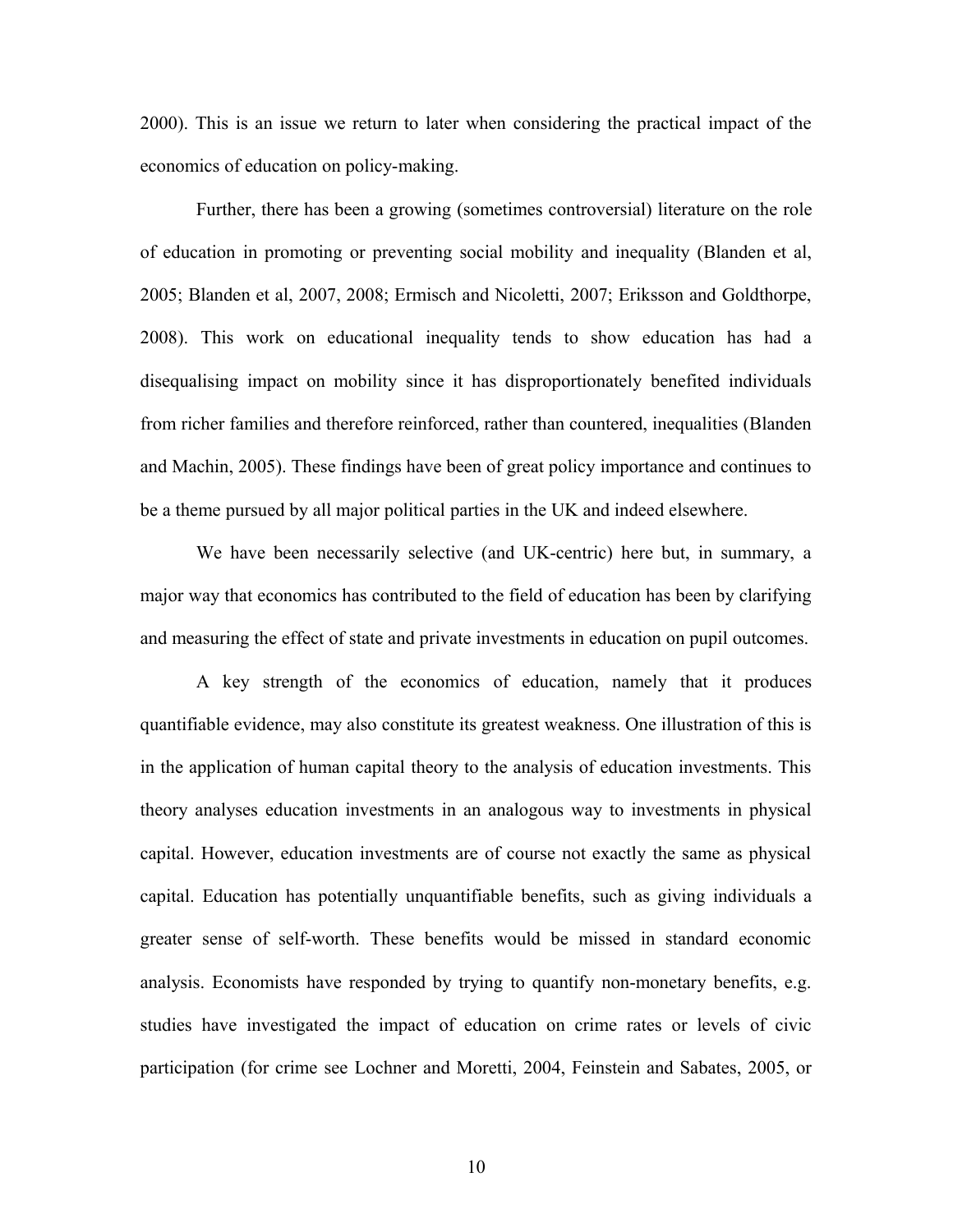Machin and Vujic, 2005; for civic participation see Brehm and Rahn, 1997, Bynner and Egerton, 2001, Bynner and Parsons, 1997, or Dee, 2004). Such exercises may aid policymakers in making the case for different types of education investment and have the appeal that they produce quantifiable impacts. However, they force the analyst to put monetary value on all benefits arising from education. This is of course a difficult (likely impossible) task. Too narrow an approach to the potential benefits of education can then alienate economists from researchers in other disciplines, such as sociologists, who take a broader (albeit less focussed) perspective.

# 4. Methodological Innovations from the Economics of Education

A second contribution of the economics of education has been methodological. Economists bring with them techniques that improve the quantitative rigour of analyses (see, for example, Heckman et al. 2007). There is, of course, a long tradition of quantitative research in education and the development of quantitative methods in education has increased with the availability of high quality survey data, particularly longitudinal data. More recently, quantitative education research has made use of administrative data sets that are available in a large number of countries. This is particularly the case in the UK, which has world class data in this regard.

The economics of education also places particular emphasis on establishing causality in analyses. The key question for economists is generally: what is *the causal impact of* a particular education policy or 'treatment'? That is: what is the outcome if a person receives a particular educational treatment versus the outcome if they had not? The problem is that we never observe the missing counterfactual, that is the outcome a

11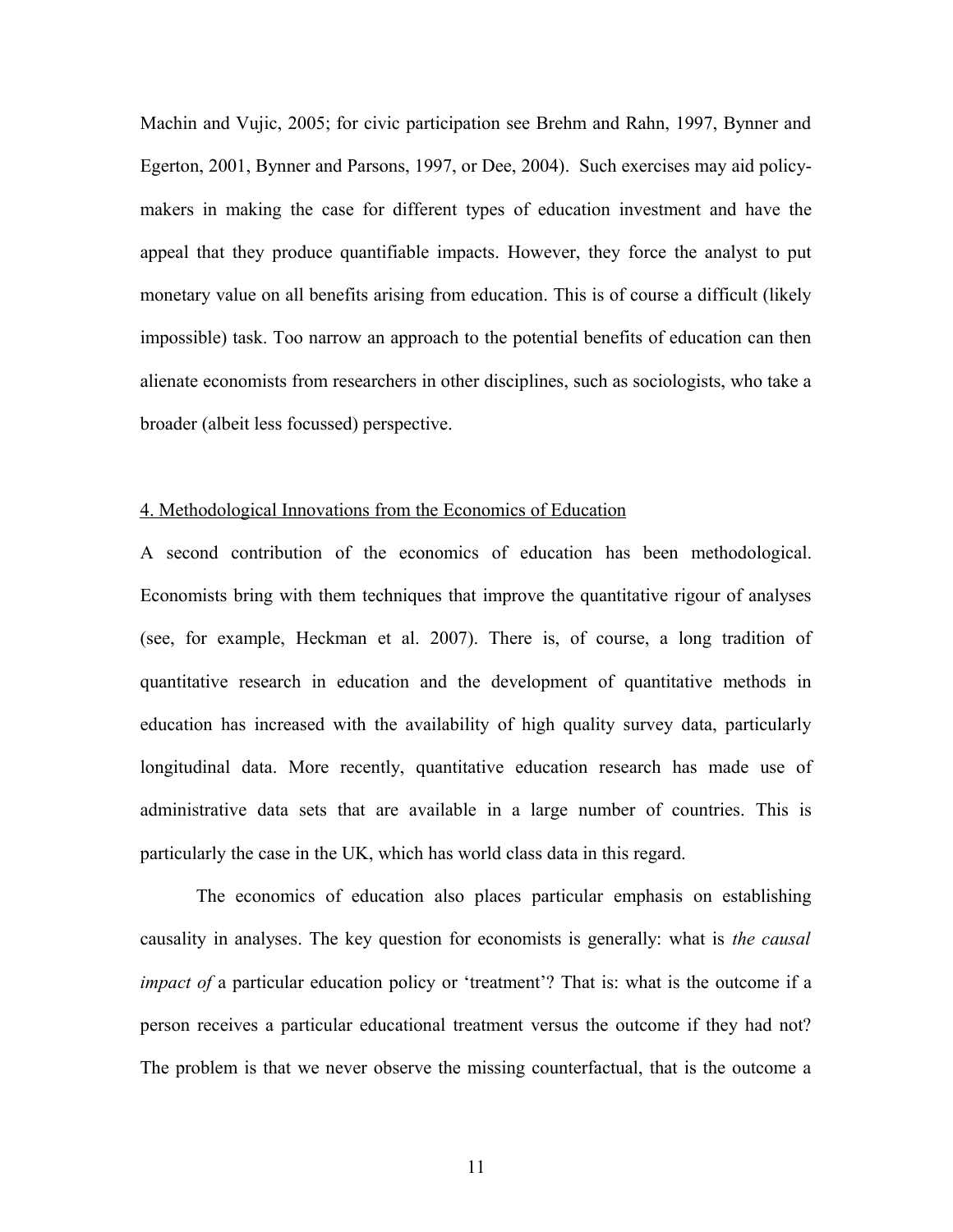person would have got if they had *not* experienced a particular policy or education investment.

In medical research, and sometimes in social research, randomised control trials are used to estimate the causal impact of an intervention. But in education it is more difficult to use randomised control trials. The notion of randomly allocating pupils to schools or to universities is not credible. In economics there are a range of other analytical methods that estimate this missing counterfactual in a convincing manner. In many circumstances just using multivariate regression techniques will not be sufficient to do this.

Why are economists so concerned with finding causal impacts? It is simply the fact that unless one can establish a causal impact, rather than a simple correlation, incorrect policy conclusions will be drawn. If participants in an educational intervention are systematically different from non-participants in observable and/or unobservable ways and these factors also affect the outcome of interest, then the outcome observed for non-participants does not represent a good approximation to the counterfactual for participants. For instance, if students with challenging behaviour are allocated to smaller class sizes, we will observe a positive correlation between class size and pupil achievement. Larger classes will appear to be more effective. This is only because we cannot take account of the fact that children in the smaller classes may be more difficult to teach. Even if we have information on pupils' prior achievement, this may not be enough to allow for the unobserved characteristics of pupils in the smaller classes that mean they have lower achievement. This is what economists call selection bias or endogeneity and has been a particular focus of the economics of education.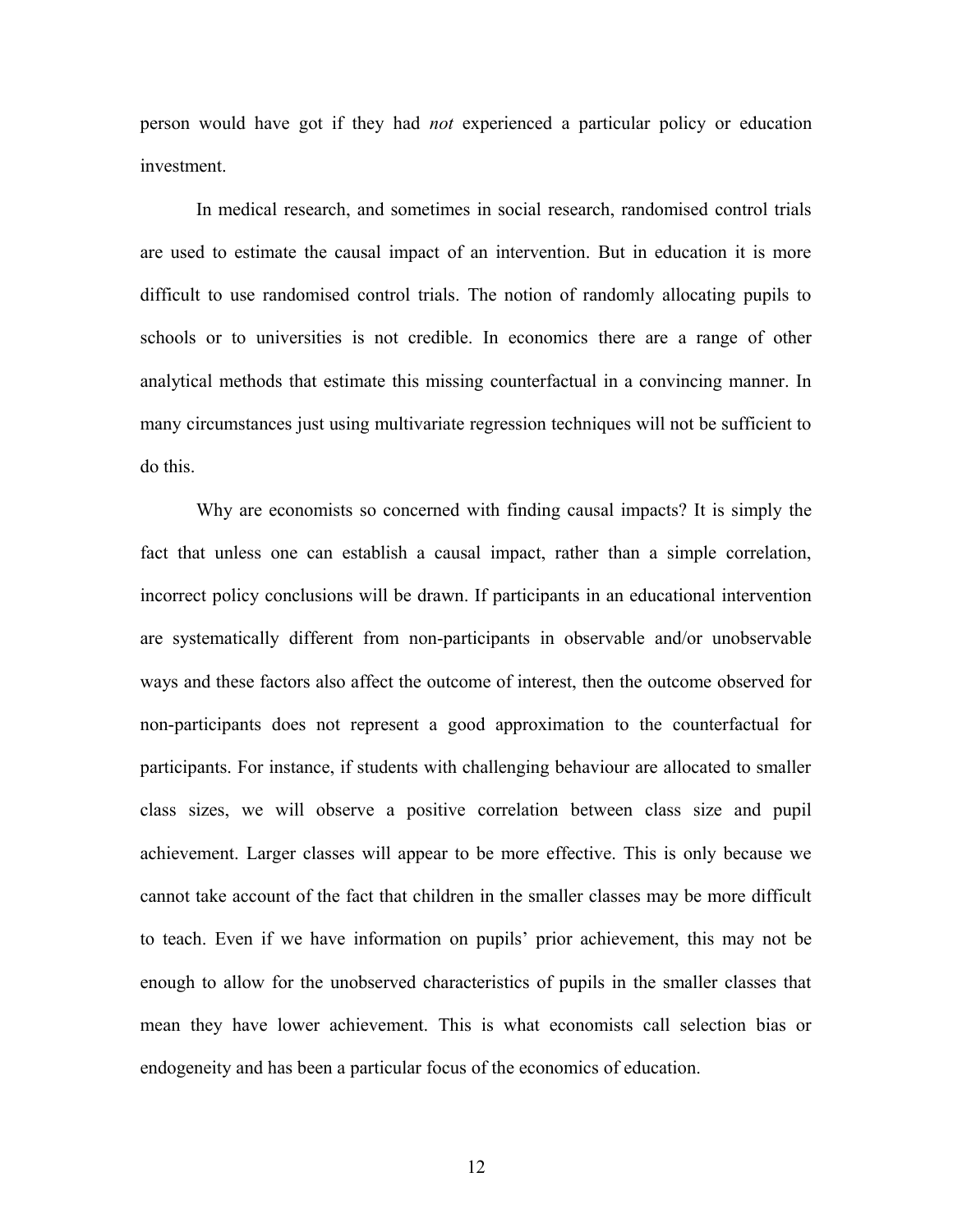For instance in November 2002, Margaret Hodge, the then minister for Education and Skills in justifying the introduction of fees for Higher Education stated that a graduate earned a £400,000 premium over their working life. However, this figure was obtained by just comparing the earnings of graduates versus non-graduates in the Labour Force Survey and failed to take into account other differences between graduates and non-graduates (such as ability and family background). The Department for Children, Schools and Families now says "Over the working life, we believe that the average graduate premium remains comfortably above £100,000 in today's valuation, compared to what a similar individual would have earned if they just had A levels." In terms of policy development whether the average lifetime return to undertaking HE is £400,000 or £100,000 makes a big difference.

So how do economists deal with selection bias? There is no 'one size fits all' solution to finding the causal impact of an educational treatment on an outcome. The most appropriate methodological approach will depend on a number of factors. There are six distinct but related approaches that economists generally take (see Blundell et al, 2005, and Blundell and Costa Dias, 2009). These are

- (i) Social experiments
- (ii) Natural experiments/Difference in Difference Methods
- (iii) Instrumental Variable methods
- (iv) Control Function Methods
- (v) Matching Methods
- (vi) Regression Discontinuity Design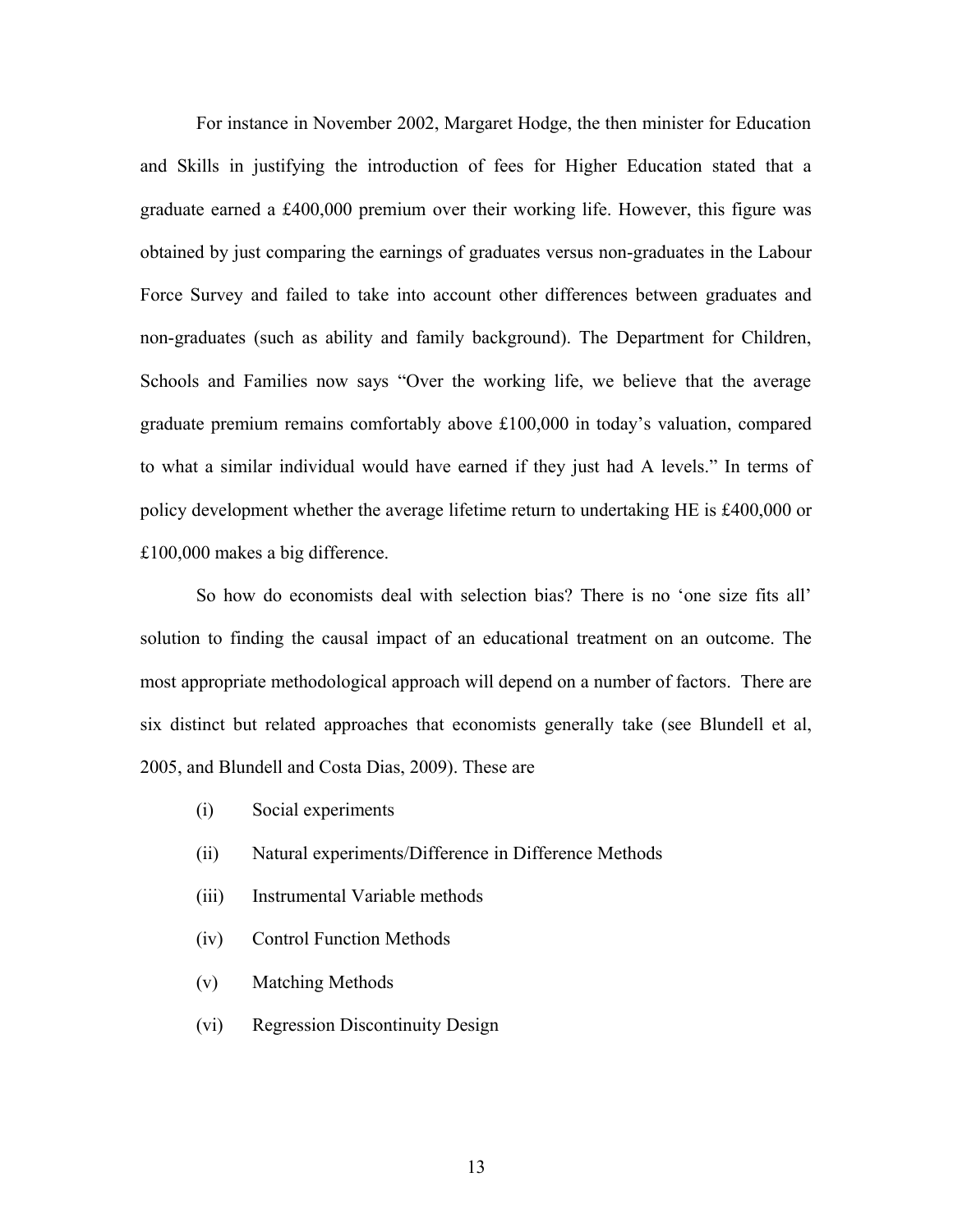Each of these approaches involves different assumptions and the decision of which approach to use depends crucially on the question being considered.

The social experiment is the social scientists' version of a clinical trial in that it relies on some randomized assignment rule that determines whether people receive an educational treatment. The most well known social experiment in education is the Tennessee class size experiment which randomly allocated children in Tennessee to different class sizes (and randomly allocated teachers to teach these classes). The results from this experiment suggested that large class size reductions in early schooling would yield small significant gains in terms of pupil achievement (Card and Krueger, 1992).<sup>[5](#page-13-0)</sup> In the UK random experiments in education are rare. More common are pilot schemes, where the results of an educational intervention can be compared to a control group that did not experience the intervention (e.g. the Educational Maintenance Allowance scheme, see Dearden, Emmerson, Frayne and Meghir, 2009). Social experiments could be used more widely by combining pilot schemes with randomisation.

Natural (or quasi) experiments rely on some 'natural' randomisation to estimate the impact of an educational intervention. It involves finding some naturally occurring event which changes the policy environment for one group but not another (e.g. a change in rules for one group of individuals but not another or in one jurisdiction but not another). We can then estimate the impact of the policy change by comparing the two groups before and after the change (the so called difference in difference estimator). Machin and McNally's (2008) study of the literacy hour in England, where children in some schools had the literacy hour up to two years before other children in other schools,

<span id="page-13-0"></span><sup>&</sup>lt;sup>5</sup> The magnitude of the effects was such that this evidence does not contradict the general notion that reductions in class size are not the most cost effective way of improving pupil achievement.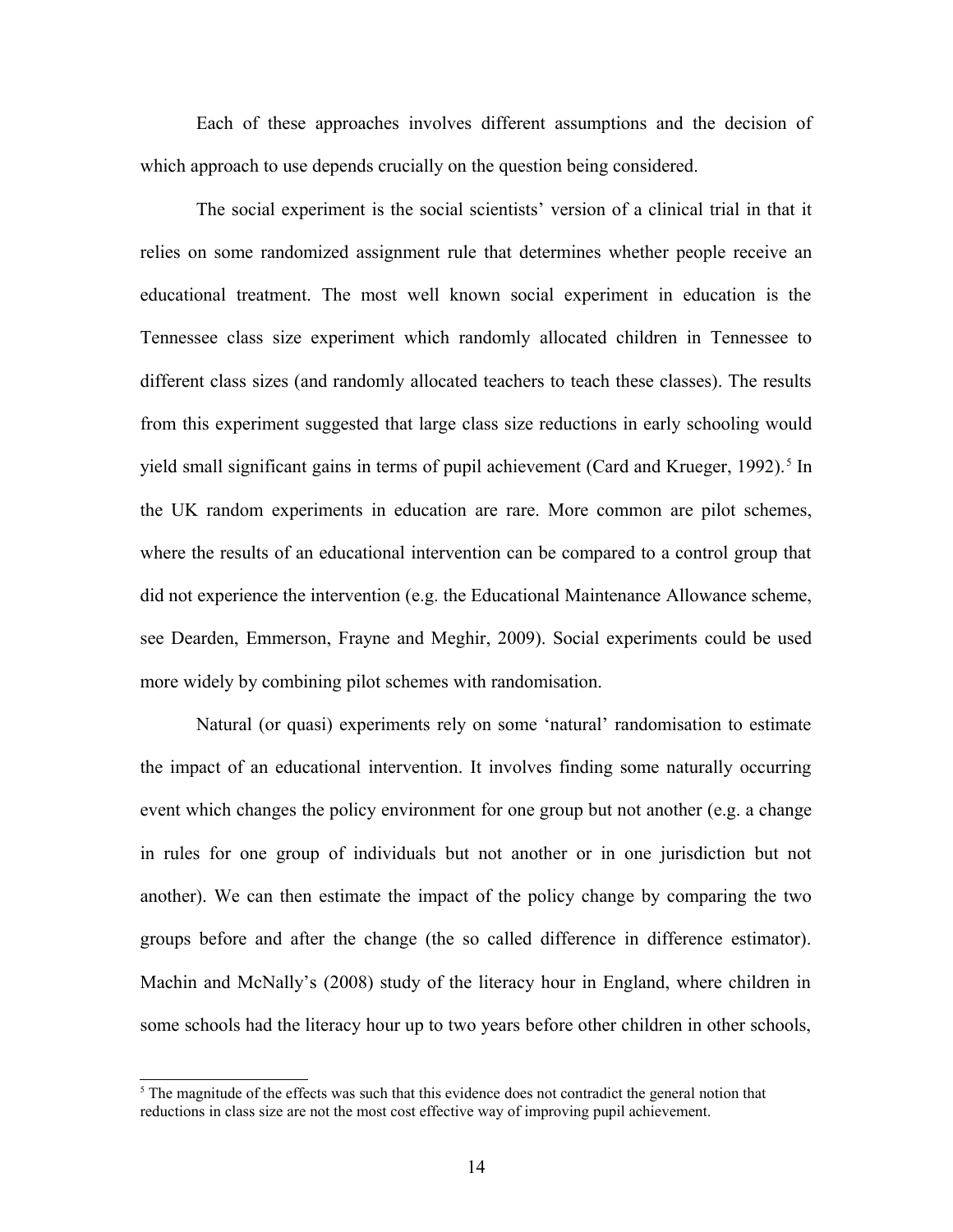adopts a difference-in-difference type approach. The crucial assumption is that any unobserved characteristics of the group that received the literacy hour treatment and that might also influence outcomes (e.g. the quality of their school) remain unchanging over time and are therefore taken account of in the modelling.

The instrumental variable approach has similarities to the natural experiment approach in that it relies on finding something (an instrument) that causes a 'natural' or random difference in the variable of interest i.e. an education experience or intervention. For instance, Harmon and Walker (1995) use changes in the compulsory school leaving age as an instrument to estimate the causal impact of education on earnings. The correlation between education and earnings it is certainly positive. However, we may not believe that having higher levels of education actually causes a person's earnings to be higher because of the education they experienced; rather it may be because clever people who will earn more anyway also see themselves as having the most to gain from education. As a consequence these individuals invest in more education than other people. Thus some of the apparent correlation between education and earnings is actually attributable to factors other than education, such as a person's ability or perhaps their motivation. So how can we measure only the causal impact of education on earnings? Using an instrumental variable (IV) approach, Harmon and Walker exploit the idea that because of the law change, individuals who left school at 15 in 1972 had to stay at school until age 16 in 1973 (the year of the law change). This allows us to estimate the impact of extra education for this group who were forced to stay on i.e. who experienced an essentially random increase in their education level not because of their ability or motivation but because of the law. If the impact of education is the same for all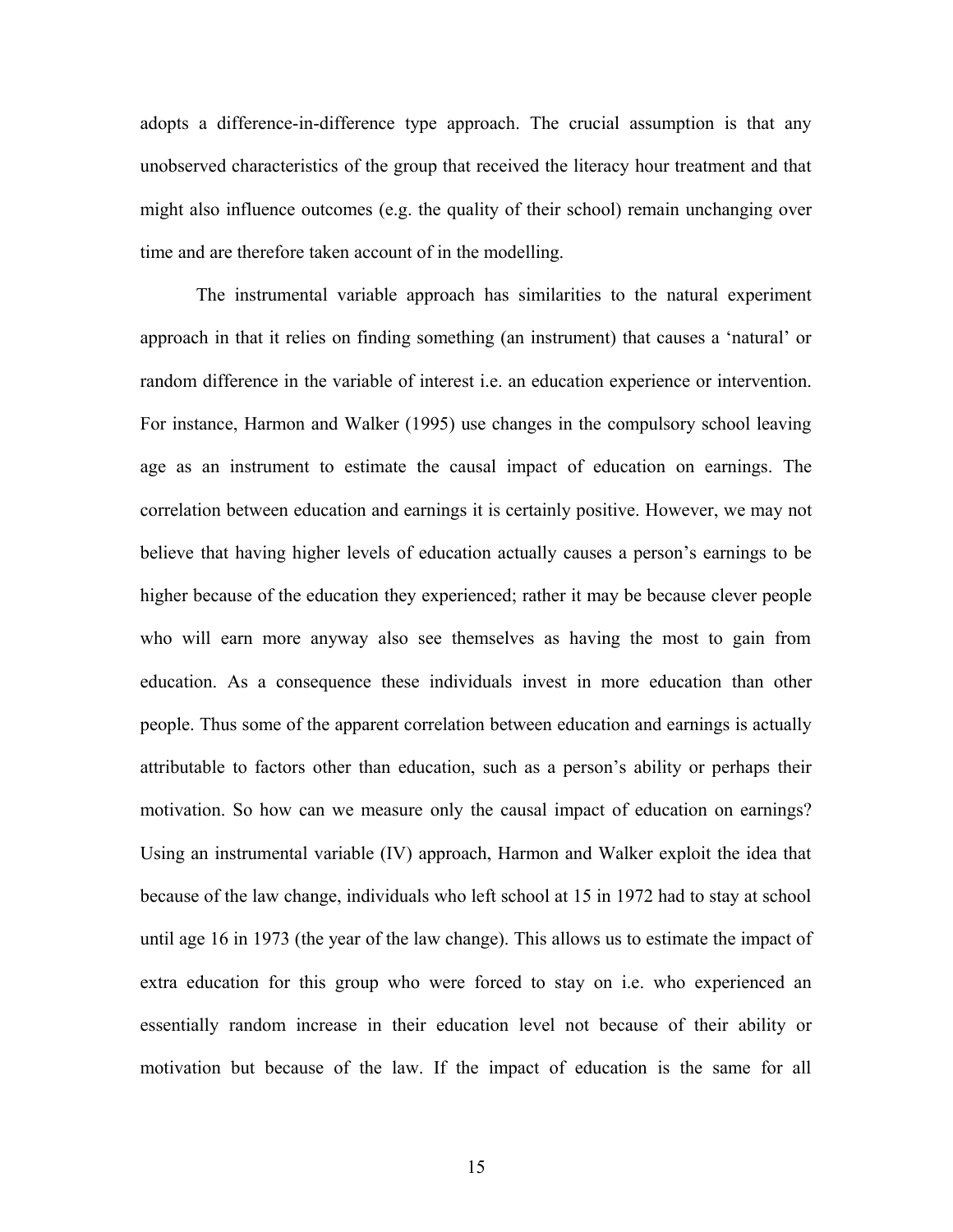individuals then this estimate will tell us the causal impact of an additional year of education. If it is not, it will still tell us the return for those who were forced to stay on and who would not have stayed on without the reform.

Control function methods allow for selection by explicitly modelling the selection process. In other words, with the example above, they rely on modelling the decision that individuals' make to stay on longer in school or to acquire a degree. By modelling this selection process, this method can then be used to determine the true impact of education on earnings as opposed to the (non causal) correlation between these measures. For control functions to work however, and analogous to the IV approach, they also require an instrument – something that determines the person's decision to invest in more education, but does not directly impact on the outcome of interest, namely earnings (see Blundell et al., 2005, and Blundell and Costa Dias, 2009). Like the IV approach, the difficulty in applying the control function method in practice is finding a suitable instrument.

Matching methods involve comparing the group that gets the educational intervention with a control group that is very similar, on the basis of characteristics observed in the data. Matching may be a powerful approach but it relies on the researcher being confident that s/he has data on all the important characteristics of individuals or groups. So for example, if the researcher is evaluating the impact of an intervention such as an after school club on pupil achievement, the data need to include information on all the characteristics of pupils that affect both whether they make use of the after school club and that might also determine their academic outcomes (e.g. their socio-economic background). If there are unobservable characteristics that determine both whether the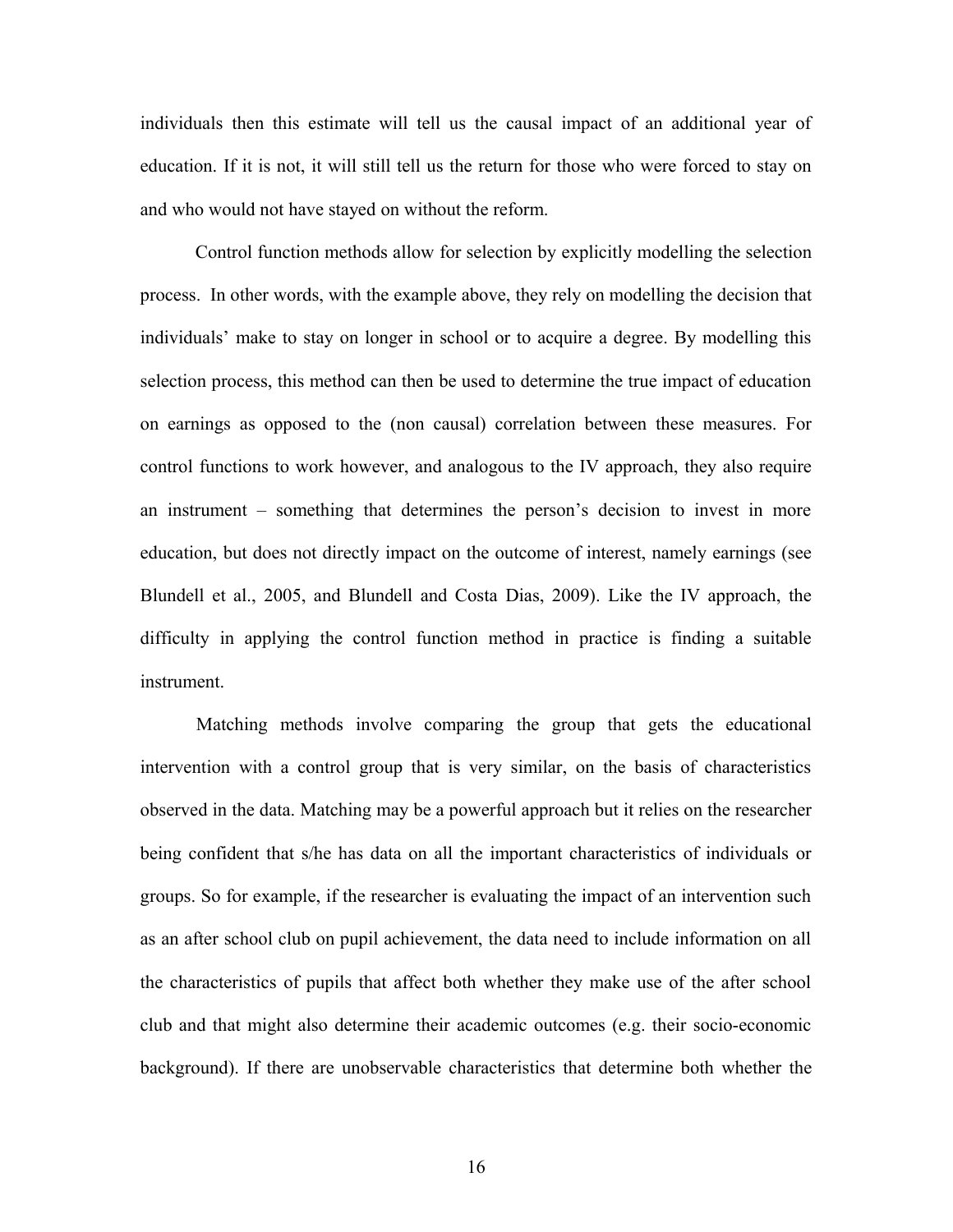pupils enrol in the after school club *and* their outcomes (e.g. their attitude towards school) matching methods will not necessarily work. The evaluation of the Education Maintenance Allowances scheme is just one example of the use of matching methods in the UK (see Dearden, Emmerson, Frayne and Meghir, 2009).

Finally, Regression Discontinuity Design relies on some discontinuity in policy design that provides a source of randomisation that can be explored to estimate the impact of an educational intervention. Examples of this in the education field include exploiting the rigid rules that operate in England as regards when a child starts school. These rules can be used to look at whether it is better to start school younger or older (children born on the  $31<sup>st</sup>$  August start school up to a year earlier than those born a day later on  $1<sup>st</sup>$  September in England). From this research we see that in England it is much better starting school at an older age than a younger age and this negative effect of starting school young continues into Higher Education (see Crawford, Dearden and Meghir, 2009).

So where have these distinct methods made a contribution in education? One example is the issue of whether additional resources in schools lead to better pupil achievement, as mentioned above. This has been subject to study for many decades, largely by educationalists working on issues of school effectiveness and school improvement (e.g. Nutall et al. 1989; Gray et al. 1996; Thomas et al. 2007, to name but a few). In recent years however, economists have started to make a major contribution in this area (Angrist and Lavy, 1999; Card and Krueger, 1992; Dearden, Ferri and Meghir, 2002). They have applied most of the methods outlined above to the same question and come up with ways of trying to determine a genuinely causal relationship between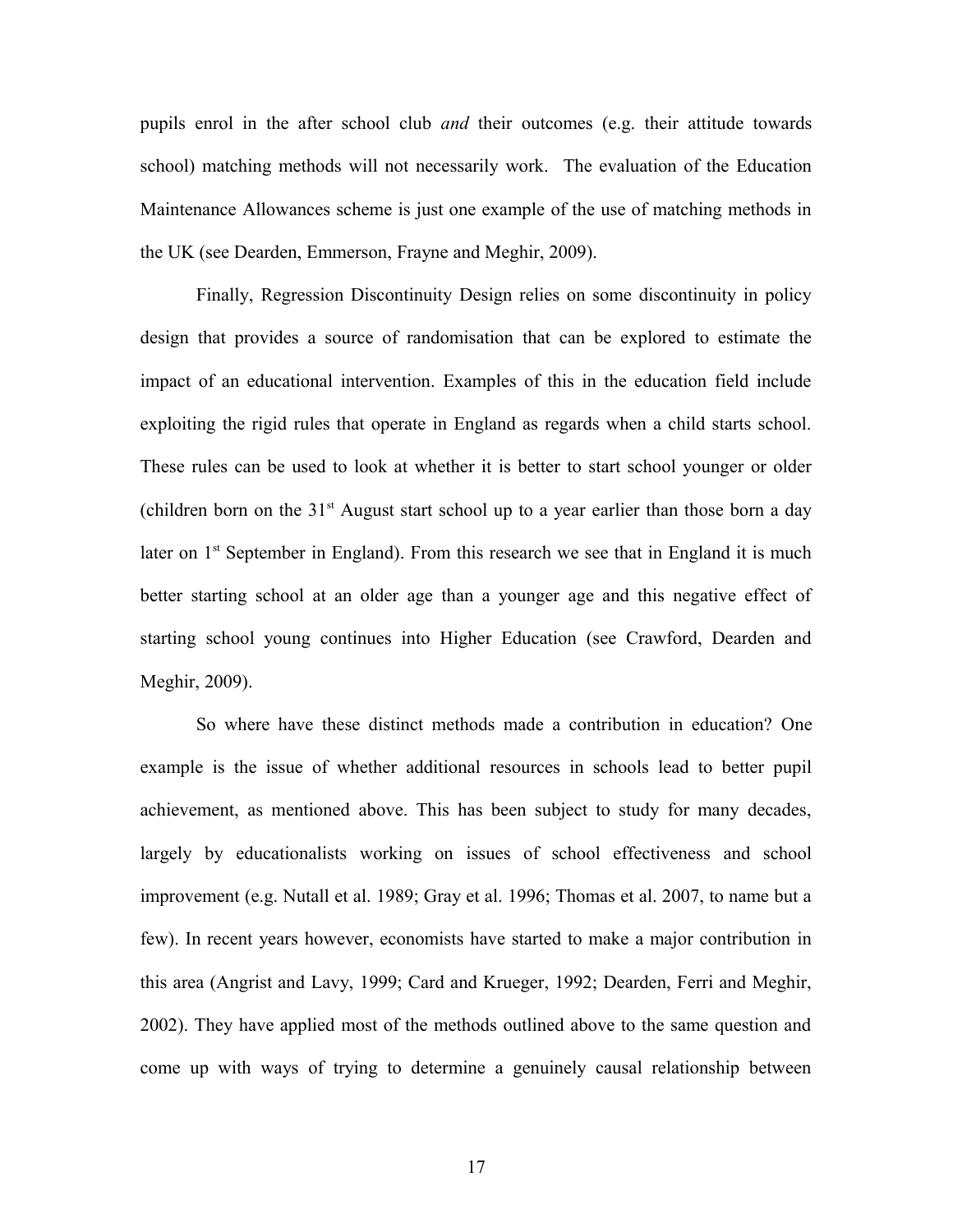resources and pupil achievement. They have concluded that resources do not have a large impact on pupil outcomes.

Economists have also used these techniques to evaluate particular education programmes. For instance, in the US major education investment programmes, such as HeadStart<sup>[6](#page-17-0)</sup> have been subject to rigorous evaluation by economists, using statistical and econometric methods. Likewise here in the UK, economic evaluations of government education investments are often carried out, such as for the Excellence in Cities programme (Machin, McNally and Meghir, 2007), the Education Maintenance Allowances scheme (Dearden, Emmerson, Frayne and Meghir, 2009) and the Literacy Hour (Machin and McNally, 2008).

It is only after establishing genuine causal impact, that we are then able to assess the true costs and benefits of a particular education policy or intervention and compare the return with other investments. This is crucial for sound policy decision making.

# 5. W ider Impacts of the Economics of Education

The main route by which economics has recently been influential is via its influence on policy. This is particularly the case in the US and indeed the UK, where there has been greater emphasis on the economic aspects of education, both in terms of designing policies and from the perspective of evaluating the impact of policy.

The increased marketisation of education in the UK (Adnett and Davies, 2002) is just one example of the important role economists have played in education policymaking. It is perhaps however, one of the most illuminating examples of the wider impact

<span id="page-17-0"></span><sup>6</sup> An early year's policy intervention to help children in poor families akin to Sure Start in the UK (see [Birkbeck College National Evaluation of Sure Start](http://www.childcareresearch.org/cocoon/CCEERC/SEARCH/web/results-new.xml?searchType=author&authorId=8830&authorName=Birkbeck+College.+National+Evaluation+of+Sure+Start&sortBy=5&sessionId=FCAC5E3A73D1BF20B5945C0D9288AB59) (2008)).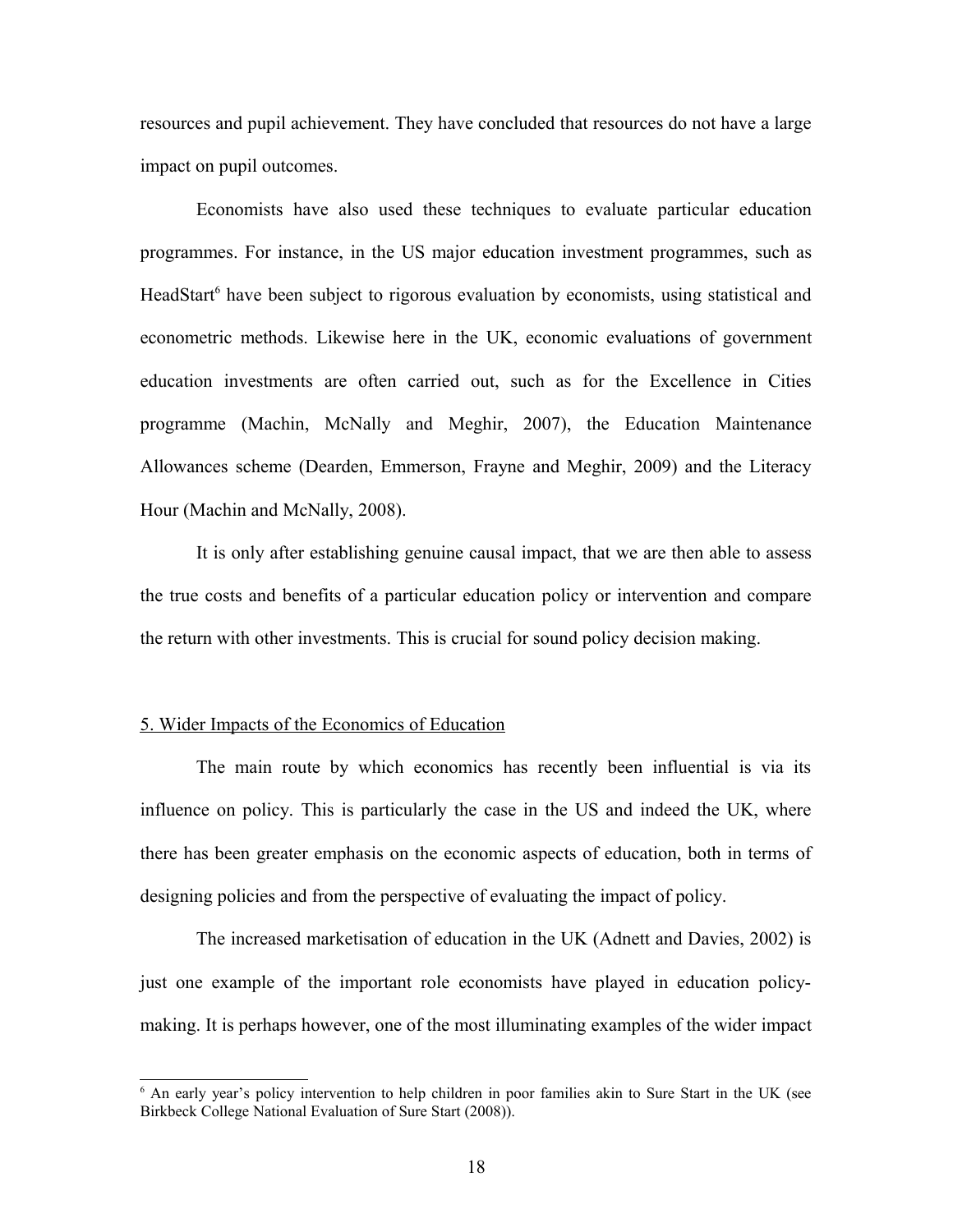of economics in education. In the late 1980s, the then Conservative government of the UK introduced some market mechanisms into the UK education system.<sup>[7](#page-18-0)</sup> These quasimarket mechanisms included parental choice, parent representation on governing bodies and linking school funding with student enrolment numbers. Alongside this, publicly available test score information was made available with which parents could compare the performance of one school with another. These quasi-market reforms were designed to improve pupil achievement, drawing heavily on the economic principles of incentives and competition. More recently, further legislation has been introduced, following the White Paper, *Higher Standards, Better Schools for All* (2006), with the purpose of further increasing school autonomy and parental choice.

Of course such economic concepts have not been applied without limits. For instance, in the UK schools are generally not allowed to go 'bankrupt'. Furthermore, there continue to be many "market failures". For example, many parents still lack full information on the quality of schools. These limitations weaken the incentive for schools to improve and may reduce the impact of economically motivated reforms designed to raise standards. It is worth noting at this point however, that whilst it is certainly the case that economic analyses have influenced policy-making, the quality of the policy-making that has emerged as a result of economic thinking is hotly debated, no more so than on the issue of markets in education. Indeed the evidence on the impact of marketisation of education on pupil performance suggests only limited positive effects of choice and competition on pupil achievement, at least in the UK (Bradley, Johnes and Millington, 2001; Gibbons, Machin and Silva, 2008). Yet despite this, policy-makers' commitment to

<span id="page-18-0"></span><sup>&</sup>lt;sup>7</sup> Many of these policies were only introduced in England and Wales and the Scottish education system is in any case differently structure. We refer to England and Wales where a particular policy does not apply to Scotland.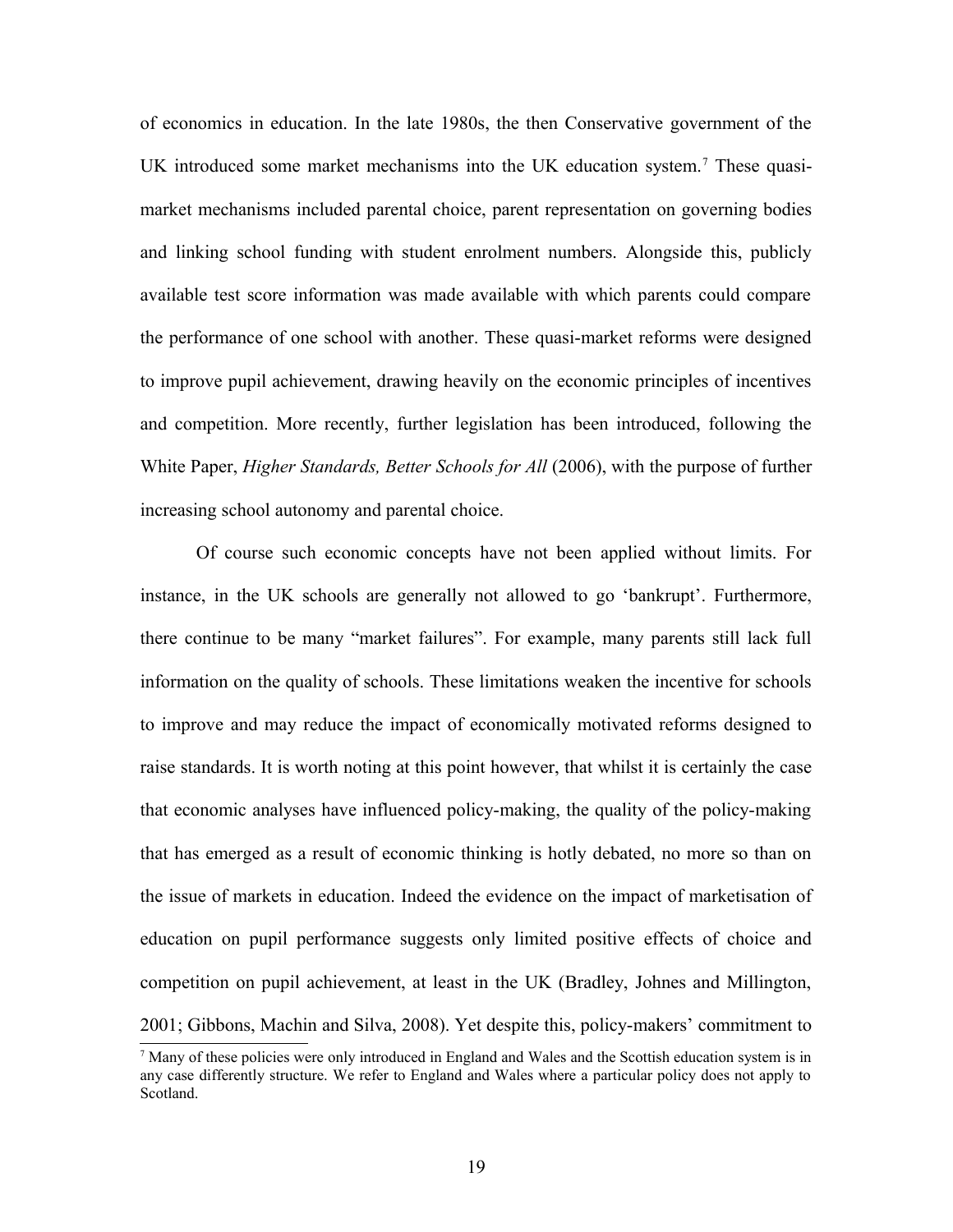the basic tenet that incentives and competition can improve school quality has remained firm.

Of course policy-makers have also become increasingly aware of the need for better understanding of the exact nature of the incentives faced by schools, recognising that teachers and head-teachers often have conflicting objectives and that market principles sometimes sit uneasily in schools. Thus, as Besley and Ghatak (2003) state, the critical issue has been to work out the best means by which the economic principles of competition, incentives and accountability can enhance educational outcomes in the broadest sense. Economists and policy-makers have recognized the difficulties in applying economic principles to education (Le Grand, 2003) but there has as yet been no backlash away from the notion that the efficiency of the system can be improved by applying such principles.

The evidence (mainly from the United States, e.g. Hoxby, 2000, 2003a, 2003b) also shows that while increased competition among schools and moves to decentralize school finance can enhance attainment, it can increase inequality because richer parents are better able to take advantage of a more market-oriented system. This potential trade off between efficiency and equity has long been recognized by economists (Le Grand, 2001, 2003). It is interesting however, that in response to concerns about inequality in the UK school system, the current government has responded, not by reducing the marketisation of education but by trying to mitigate its potentially negative effects on equity. This is exemplified by major initiatives such as the Every Child Matters agenda and The Children Act (2004), which seek to consider the achievement and welfare of all children, including those who are most vulnerable and underachieving. Whether or not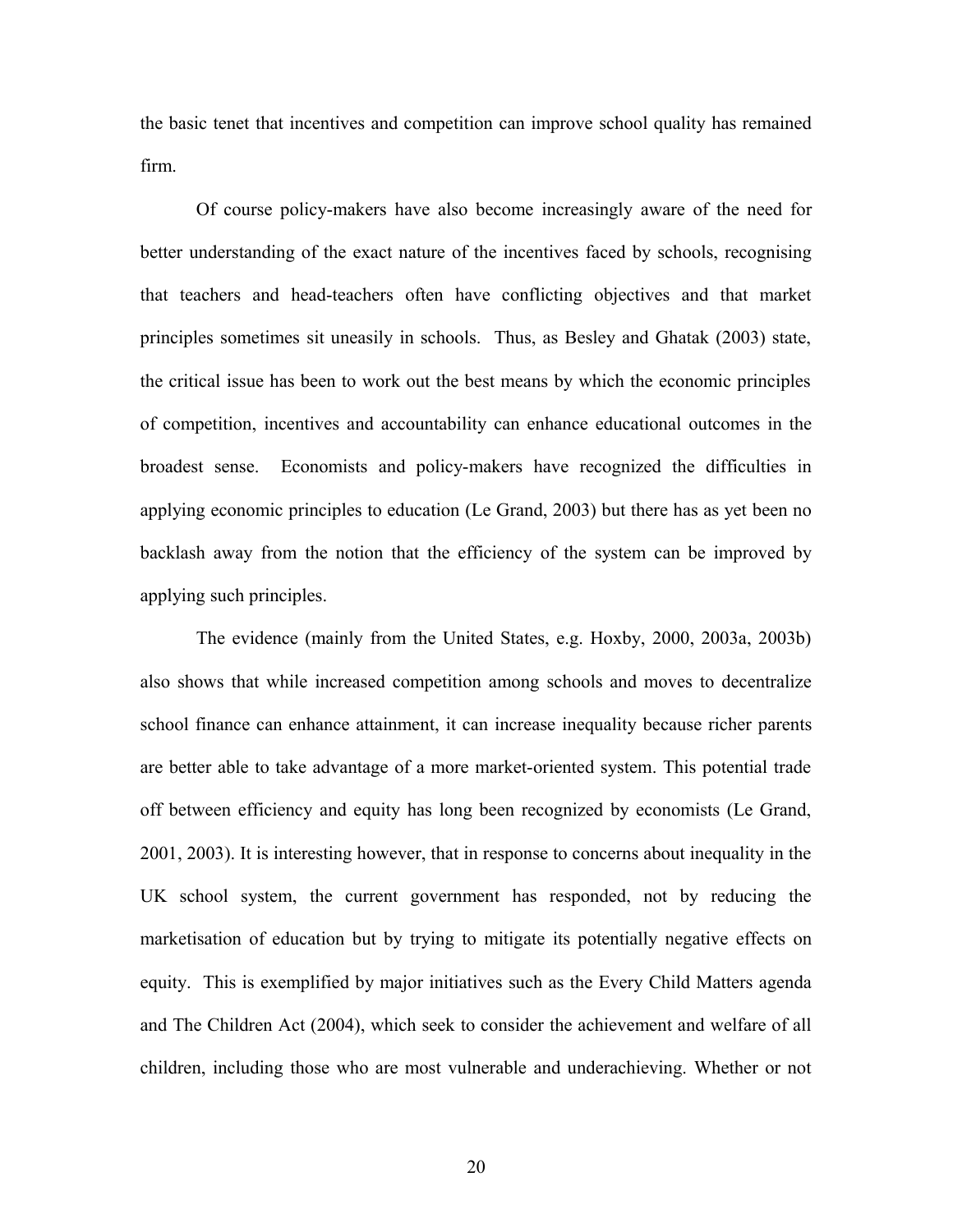such attempts are going to be successful remains an open question as such initiatives have generally not been evaluated.

# 6. Key Contributions and Future Prospects

There are a number of challenges facing education as we move through the  $21<sup>st</sup>$  Century. Whilst economists certainly do not have all the answers, they can provide guidance on a whole range of important issues. For example, educationalists continue to grapple with the key question facing practitioners, policy-makers and parents, namely how do we raise pupil achievement, particularly the achievement of those currently lagging behind? Economists have contributed to the literature which shows that teacher quality is central to any attempt to improve school quality and raise standards and that teacher pay in turn plays a huge role in determining the quality of the teacher work force. Much more needs to be done however, from a research perspective, to better understand the link between teachers, teaching and pupil achievement and on what kinds of education policies (whether targeted or universal) can deliver cost effective improvements in education delivery and performance.

A question that is likely to become pressing in the face of the current economic downturn and rising educational participation is whether our continued emphasis on education and in particular qualifications really has a genuine positive effect on individuals' lives. For example, despite increased investments in education over time, why does inequality in educational and cognitive achievement emerge so early (Feinstein, 2003, Bareau et. al. (2009), Dearden and Sibieta (2009)) and why, in the UK at least, do we have more or less as unequal a society now as we did 20 years ago (Blanden and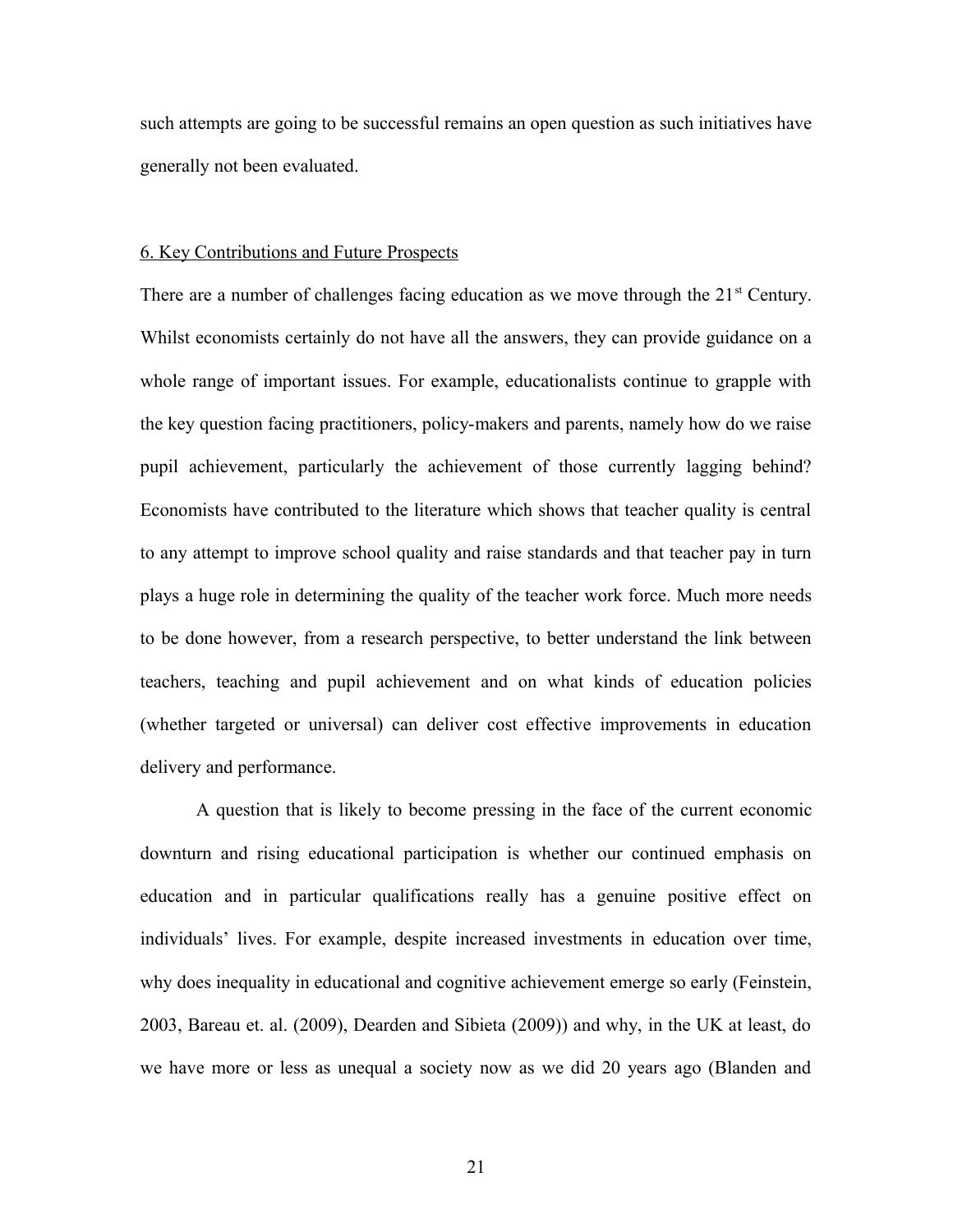Machin, 2004; Blanden, Gregg and Machin, 2005; Machin and Vignoles, 2004)? As we encourage more and more young people to invest in degrees will this genuinely provide them with economic benefits and a route to better quality jobs and greater life satisfaction? Or will it simply lead to "qualification inflation" as it becomes the norm for everyone to have a degree, even for lower level jobs? Indeed the most fundamental question of all is whether our education investments always benefit society as a whole?

We have made the case that economists play a key role in the field of education research as a whole. Statisticians and researchers from other disciplines also undertake quantitative evaluation of education policy. However, the contribution of economists is distinct. Firstly, economists take a different theoretical perspective and therefore may be more focussed on incentives and other related issues, as well as trying to distinguish between the benefits and costs of education. Furthermore, from a methodological perspective, economists bring a different set of tools to bear on evaluations. For instance, it is increasingly recognised that random control trials (RCTs) are not possible in all circumstances and economists provide a range of methods that can be applied in a nonexperimental setting, as we outlined above.

It is also of note that such quantitative rigour was historically seen as lacking by those working within the education research establishment (as summarised in Furlong and Oancea, 2005). Whether economics has contributed to improved methodology in education, for example by introducing more robust methods, or whether economists have simply taken over parts of the education field is an arguable point. It is however, an important distinction. Economics has the potential to offer theoretical models and methodological rigour to the study of education. However, the contribution may be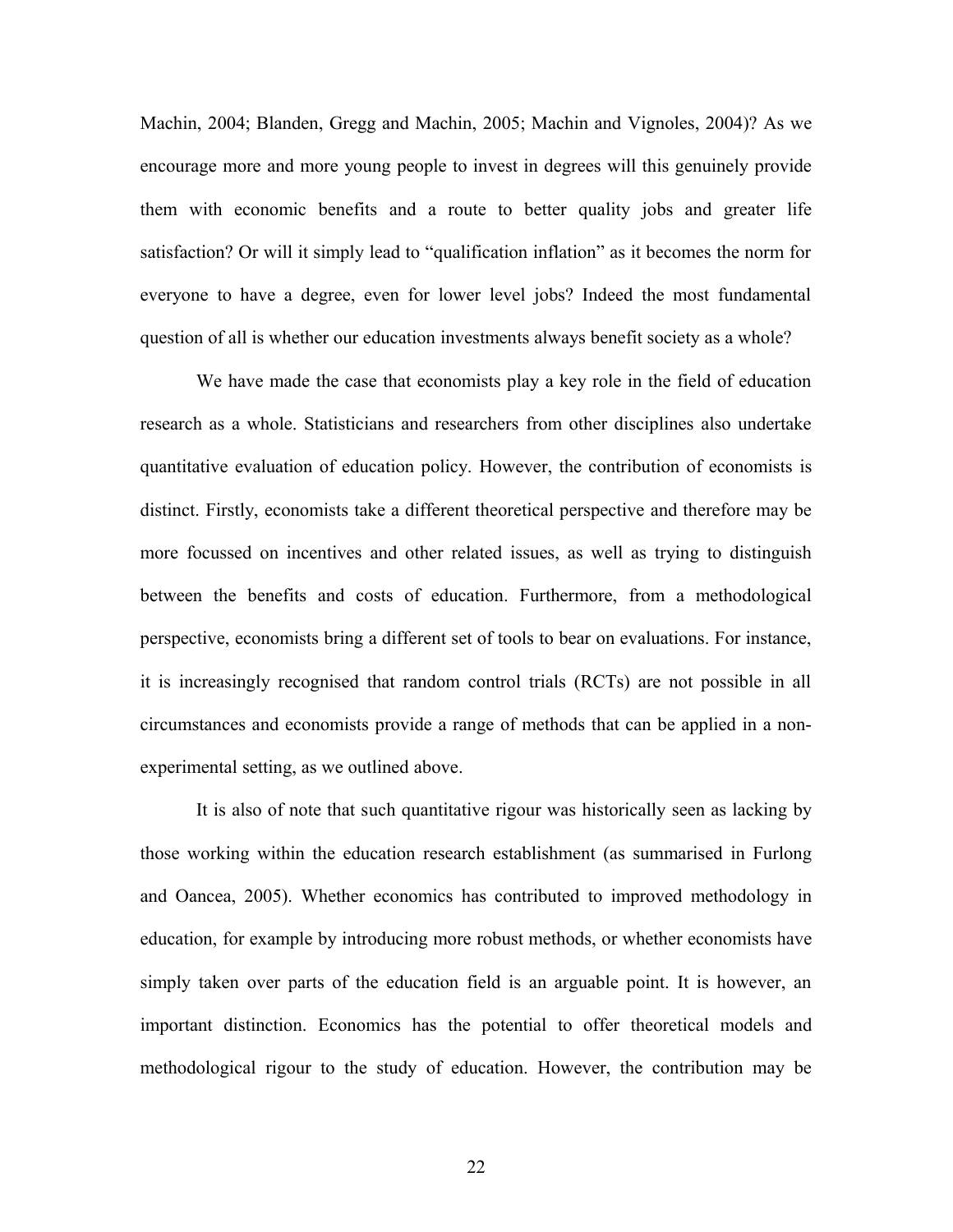limited if the economics of education is seen as distinct from the other disciplines in education. Economists are often seen as positivist in their approach and relatively simplistic in their analysis. Furthermore, since economists generally use quantitative methods of analysis, antagonism towards quantitative methods is often inter-twined with suspicion about the real contribution that economists can make. Economists need to work in conjunction with the other major education disciplines (and vice-versa) if their contribution to the field is to be maximised.

# References

Adnett, N and Davies, P. (2002) *Markets for Schooling* (London, Routledge).

- Angrist, J. and V. Lavy (1999) Using Maimonides' Rule To Estimate the Effect of Class Size of Scholastic Achievement, *Quarterly Journal of Economics*, 114, 533-76.
- Barreau, S., Dearden, L., Sibieta, L. and Sylva, K (2009), "The Socio-economic gradient in early childhood outcomes: evidence from the UK", IFS Working Paper.
- Becker, G. (1964) *Human Capital: A Theoretical Analysis with Special Reference to Education* (New York, Columbia University Press).
- Besley, T. and M. Ghatak (2003) Incentives, Choice, and Accountability in the Provision of Public Services, *Oxford Review of Economic Policy,* 19, 235-249.
- [Birkbeck College National Evaluation of Sure Start](http://www.childcareresearch.org/cocoon/CCEERC/SEARCH/web/results-new.xml?searchType=author&authorId=8830&authorName=Birkbeck+College.+National+Evaluation+of+Sure+Start&sortBy=5&sessionId=FCAC5E3A73D1BF20B5945C0D9288AB59) (2008) National evaluation report: The impact of Sure Start local programmes on three year olds and their families, Report 027, Research Report NESS/2008/FR/027, Nottingham, United Kingdom: Great Britain, Department for Children, Schools and Families.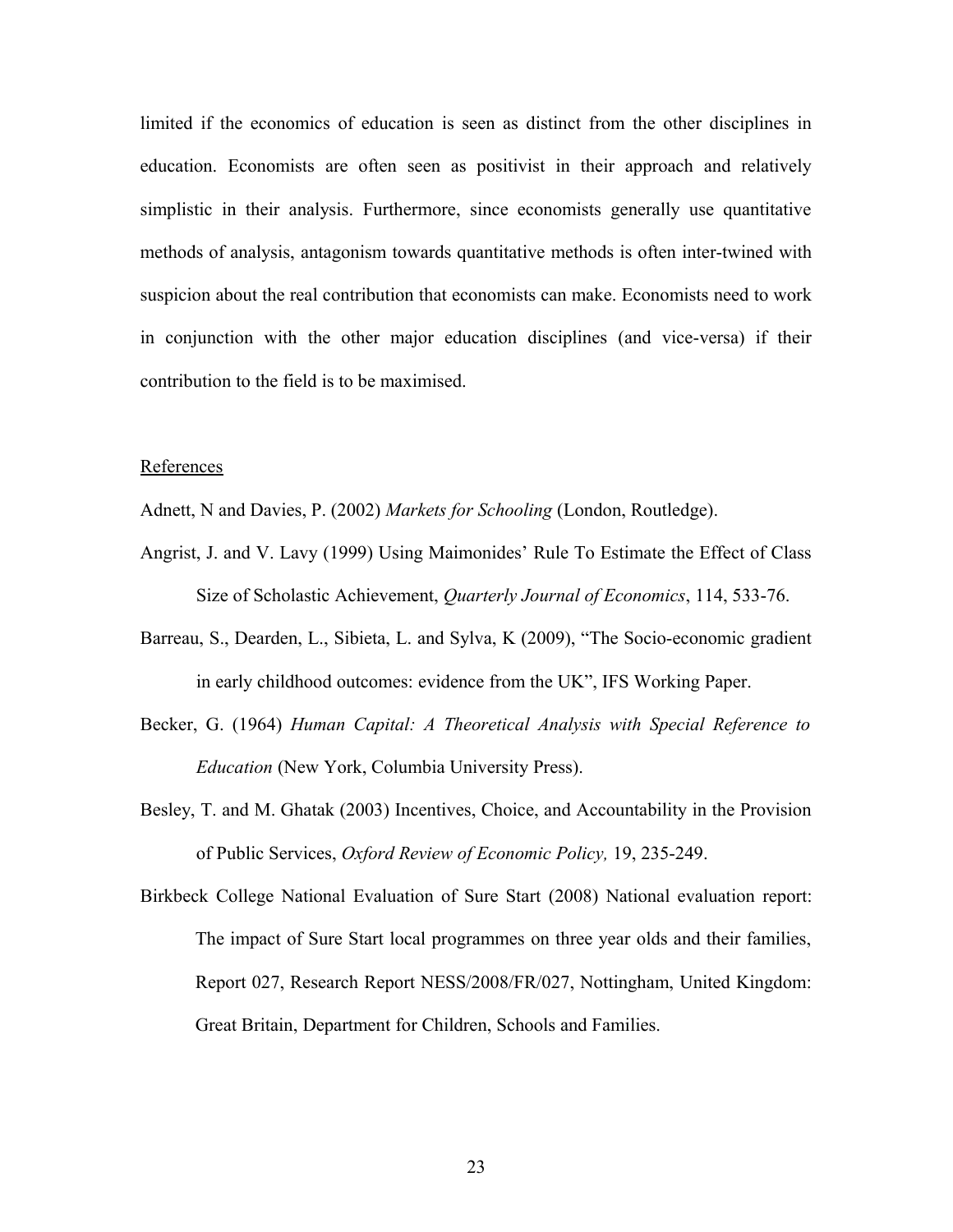- Blanden, J. and S. Machin (2004) Educational Inequality and the Expansion of UK Higher Education, *Scottish Journal of Political Economy, Special Issue on the Economics of Education*, 51, 230-49.
- Blanden, J., P. Gregg and S. Machin (2005) Educational Inequality and Intergenerational Mobility, in S. Machin and A. Vignoles (Eds.) *What's the Good of Education? The Economics of Education in the United Kingdom* (Princeton, USA, Princeton University Press).
- Blanden, J., P. Gregg and L. MacMillan (2007) Accounting for Intergenerational Persistence, *Economic Journal*, 117, C43-C60.
- Blanden, J., P. Gregg and L. MacMillan (2008) Intergenerational Persistence in Income and Social Class: The Impact of Increased Inequality, CMPO mimeo.
- Blaug, M. (1972) *An Introduction to the Economics of Education* (Harmondsworth, Penguin).
- Blaug, M. (1976) The Empirical Status of Human Capital Theory: A Slightly Jaundiced Survey, *Journal of Economic Literature*, 14, 827-855.
- Blundell, R., L. Dearden and B. Sianesi (2005a) Evaluating the impact of education on earnings: Models, methods and results from the NCDS, *Journal of the Royal Statistical Society Series A,* vol. 168, Issue 3, 473-512.
- Blundell, R., L. Dearden and B. Sianesi (2005b) Measuring the Returns to Education, in S. Machin and A. Vignoles (Eds.) *What's the Good of Education? The Economics of Education in the United Kingdom* (Princeton, USA, Princeton University Press).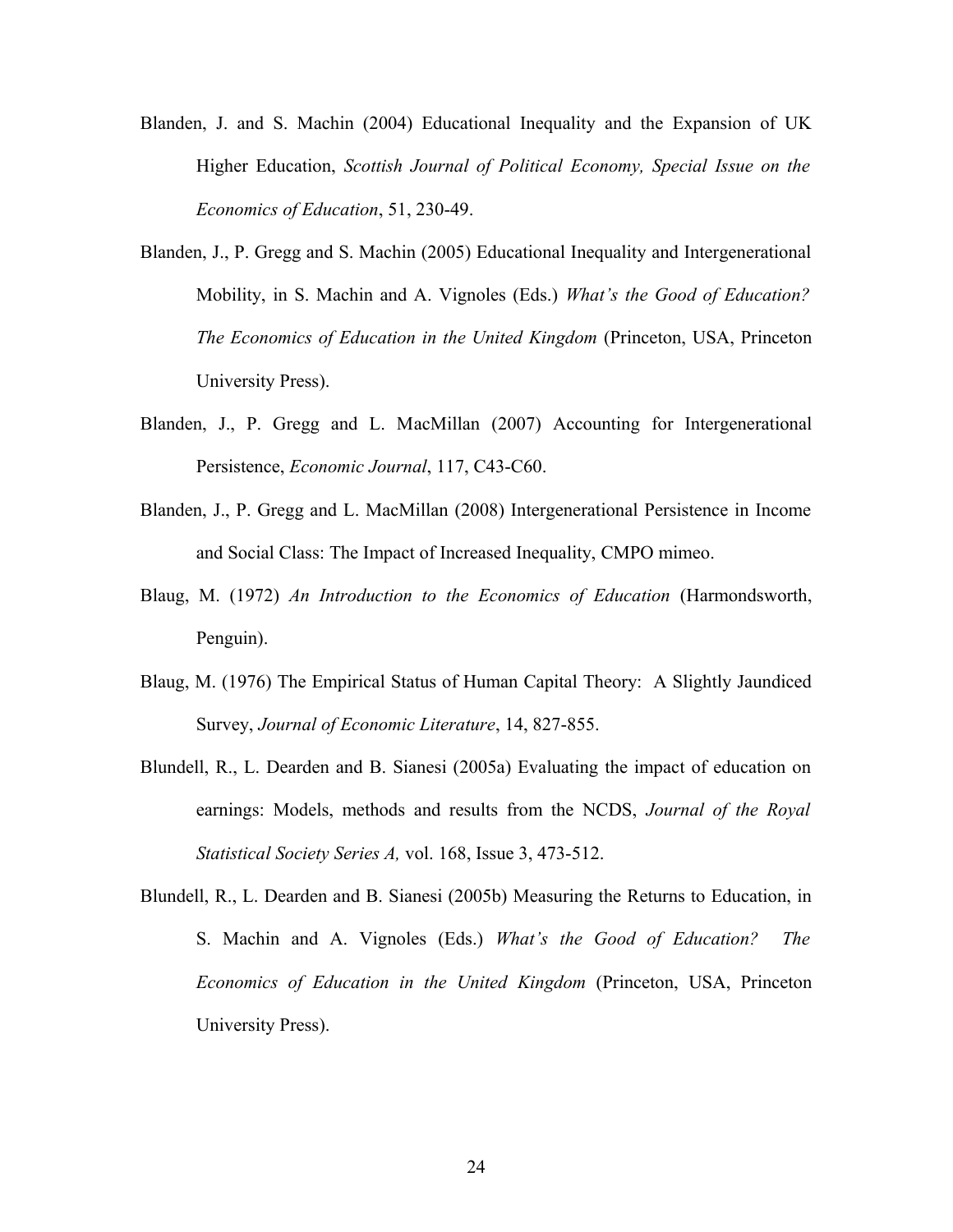- Bradley, S., G. Johnes and J. Millington (2001) School Choice, Competition and the Efficiency of Secondary Schools in England, *European Journal of Operational Research*, 135, 527-544.
- Brehm, J. and W. Rahn (1997) Individual-Level Evidence for the Causes and Consequences of Social Capital, *American Journal of Political Science*, 41, pp. 999-1023.
- Bynner, J. and M. Egerton (2001) The Wider Benefits of Higher Education, Higher Education Funding Council For England, London.
- Bynner, J. and S. Parsons (1997) *It Doesn't Get Any Better: The Impact of Poor Basic Skills on the Lives of 37 year Olds* (London, Basic Skills Agency).
- Card, D. (1999) The Causal Effect of Education on Earnings, in O. Ashenfelter and D. Card (Eds) *Handbook of Labor Economics*, Volume 3A. (Amsterdam, Elsevier).
- Card, D. and A. Krueger (1992) Does school quality matter? Returns to education and the characteristics of public schools in the United States, *Journal of Political Economy*, 100, F1–F40.
- Chubb, J and T. Moe (1990) *Politics, Markets and America's Schools* (Washington DC, The Brookings Institution).
- Dearden, L., S. Mcintosh, M. Myck and A. Vignoles (2002) The Returns to Academic and Vocational Qualifications in Britain, *Bulletin of Economic Research*, 54, 249- 274.
- Dearden, L., J. Ferri and C. Meghir (2002) The effect of school quality on educational attainment and wages, *Review of Economics and Statistics,* 84, 1-20.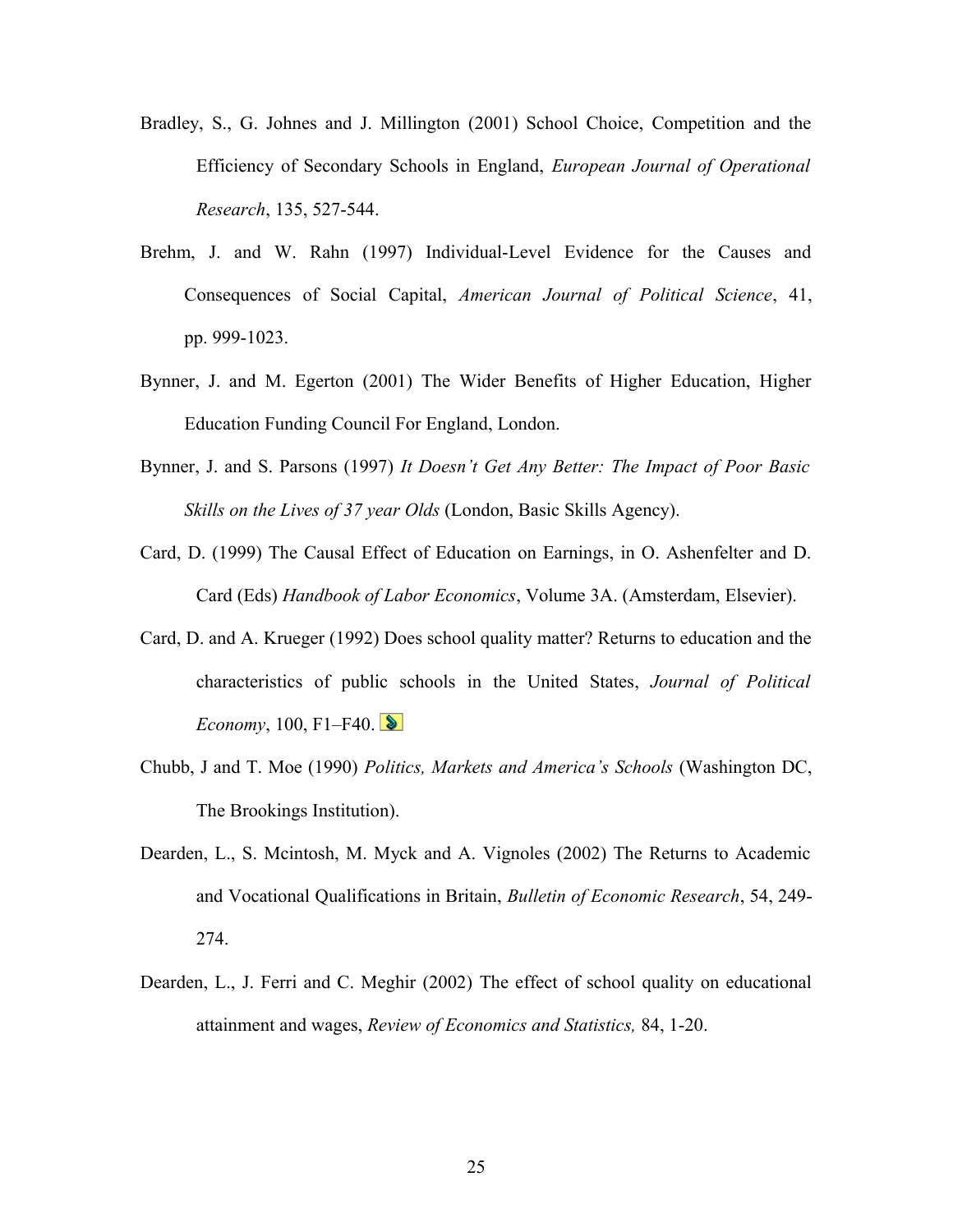- Dearden, L., C. Emmerson, C. Frayne and C. Meghir (2009) Conditional Cash Transfers and School Dropout Rates, *Journal of Human Resources*, forthcoming.
- Dearden, L. and L. Sibieta, (2009), Ethnic Differences in Early Childhood Environment and Outcomes, forthcoming in Dex, S., K. Hansen and H. Joshi (eds), (2009) "Children of the Millennium Cohort Study: the first five years".
- Dee, T., (2004) Are There Civic Returns to education?, *Journal of Public Economics*, 88, 1697-1720.
- Department for Education and Skills White Paper (2005) Higher Standards, Better Schools For All: More choice for parents and pupils*,* Cm 6677.
- Dixit, A. (2002) Incentives and Organizations in the Public Sector, *Journal of Human Resources*, 37, 696-727.
- Dynarski, S. (2003) Does Aid Matter? Measuring the Effect of Student Aid on College Attendance and Completion, *American Economic Review,* 93, 279-88.
- Epple, D. and Romano, R. E. (2003), 'Neighbourhood schools, choice, and the distribution of educational benefits'. In C. M. Hoxby (ed.), *The Economics of School Choice*. Chicago: University of Chicago Press.
- Epple, Dennis, and Richard E. Romano. 1998. "Competition between private and public schools, vouchers, and peer-group effects." *American Economic Review* 88,no.1 (March):33-62.
- Erikson, R. and J. Goldthorpe (2008) Income and Class Mobility Between Generations in Great Britain: The Problem of Divergent Findings From British Birth Cohort Studies, Nuffield College mimeo.
- Ermisch, J. and C. Nicoletti (2007) Intergenerational Earnings Mobility: Changes across Cohorts in Britain, *B.E. Journal of Economic Analysis and Policy*, 7, 2 (Contributions) Article 9.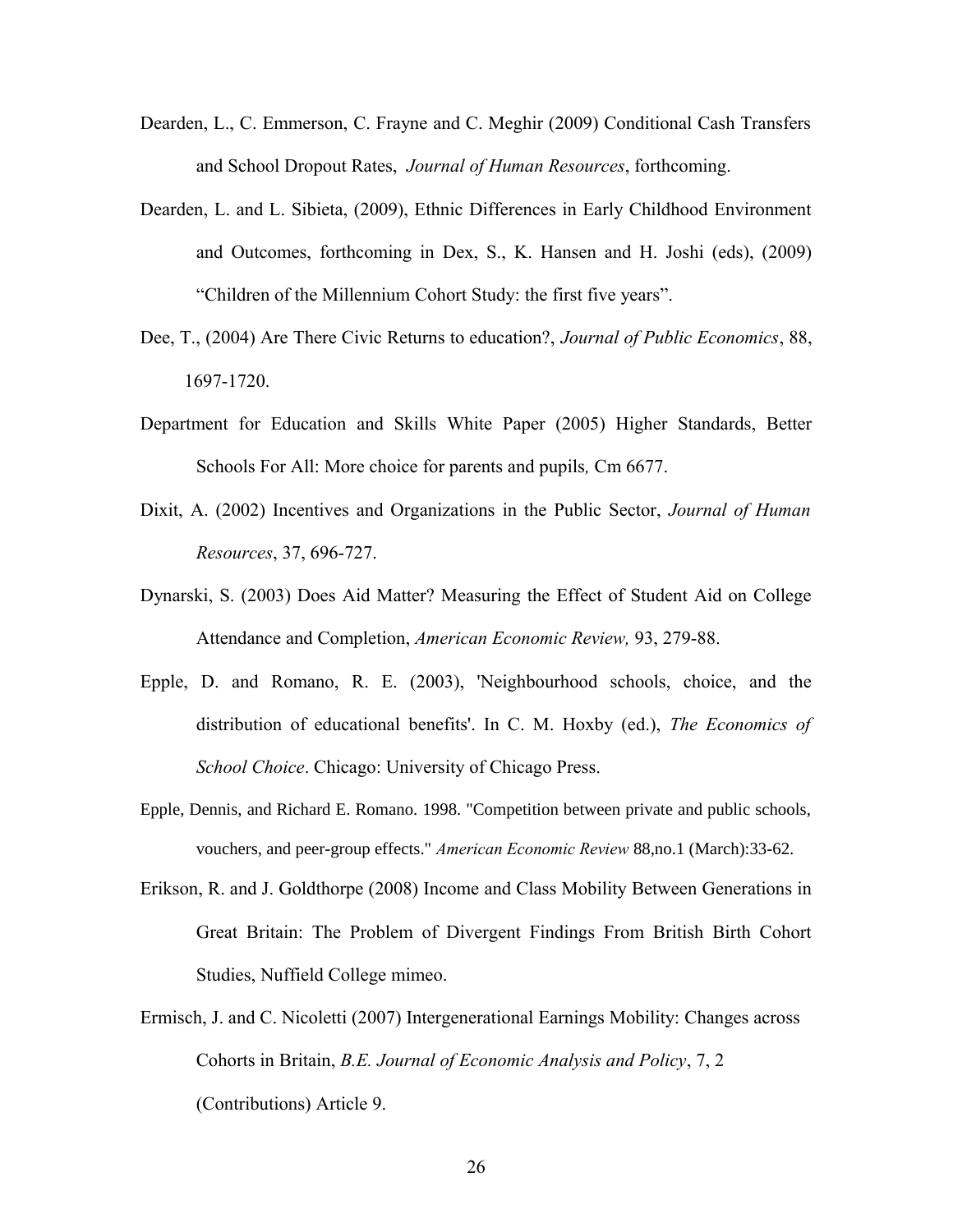- Feinstein, L. (2003) Inequality in the Early Cognitive Development of British Children in the 1970 Cohort, *Economica*, 70, 73-97.
- Feinstein L. and R. Sabates (2005) [Education and Youth Crime: Effects of Introducing](http://www.learningbenefits.net/pdf/researchReports/ResRep14.pdf) [the Education Maintenance Allowance Programme, C](http://www.learningbenefits.net/pdf/researchReports/ResRep14.pdf)entre for Research on the Wider Benefits of Learning Research Report No.14.

Furlong, J. and A. Oancea (2005) Assessing Quality in Applied and Practice-based Educational Research: A Framework for Discussion, University of Oxford, Department of Educational Studies,

<http://www.bera.ac.uk/pdfs/Qualitycriteria.pdf>.

- Gibbons, S., S. Machin and O. Silva (2008) Choice, Competition and Pupil Achievement, *Journal of the European Economic Association*, 6, 912-47.
- Gray, J., H. Goldstein and D. Jesson (1996) Changes and improvements in schools' effectiveness: trends over five years, *Research Papers in Education*. 11, 35-51.
- Hargreaves, D. (1996) *Teaching as a research based profession: possibilities and prospects. (*London, Teacher Training Agency).
- Harmon, C. and I. Walker (1995) [Estimates of the Economic Return to Schooling for the](http://ideas.repec.org/a/aea/aecrev/v85y1995i5p1278-86.html) [United Kingdom,](http://ideas.repec.org/a/aea/aecrev/v85y1995i5p1278-86.html) *[American Economic Review,](http://ideas.repec.org/s/aea/aecrev.html)* 85, 1278-86.
- Haveman, R. and B. Wolfe (1995) The Determinants of Children's Attainments: A Review of Methods and Findings, *Journal of Economic Literature*, 33, 1829- 1878.
- Heckman, James J. and Rubinstein, Yona (2001) 'The Importance of Noncognitive Skills: Lessons from the GED Testing Program.' *American Economic Review*, 91(2), 145-149.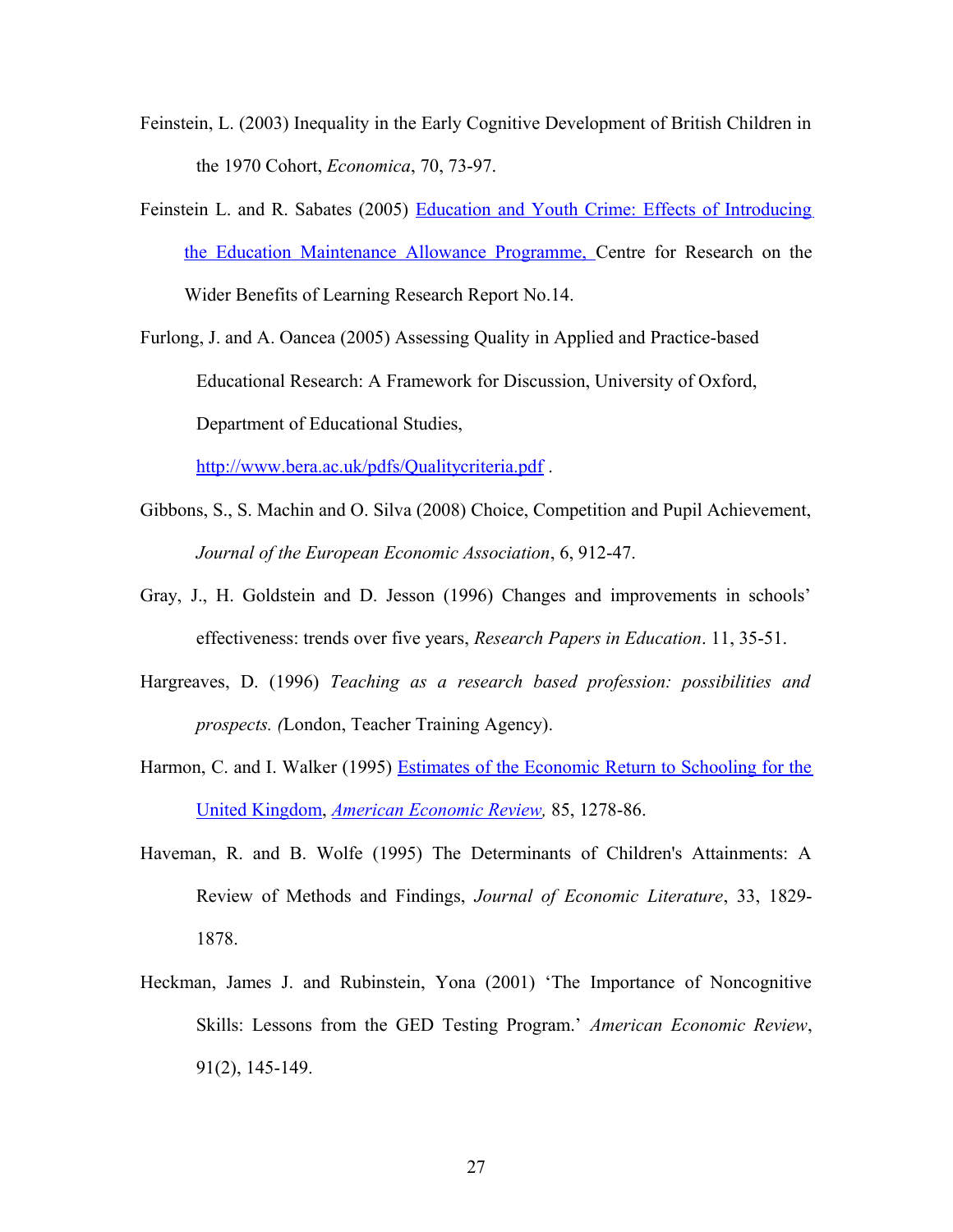- Heckman, James J. (2007). 'The Economics, Technology and Neuroscience of Human Capability Formation.' *Proceedings of the National Academy of Sciences*, 104(3), 13250-13255.
- Heckman, James J. and Vytlacil, Edward J. (2007). 'Econometric Evaluation of Social Programs, Part I: Causal Models, Structural Models and Econometric Policy Evaluation.' In *Handbook of Econometrics*, vol. 6B, edited by J. Heckman and E. Leamer. Amsterdam: Elsevier, 4779-4874.
- Hoxby, C. (2000) Does Competition Among Public Schools Benefit Students and Taxpayers?, *American Economic Review*, 90, 1209-38.
- Hoxby, C. (2003a) *The Economics of School Choice* (Chicago, Chicago University Press).
- Hoxby, C. (2003b) School Choice and School Competition: Evidence From the United States, *Swedish Economic Policy Review*, 10, 9-66.
- Layard, R. and G. Psacharopoulos (1974) The Screening Hypothesis and the Returns to Education*, Journal of Political Economy*, 82, 985-998.
- Le Grand ,J. (1991) *Equity and choice*. (London, Harper Collins).
- Le Grand ,J. (1993) *Quasi-markets and social policy*. (London, Macmillan).
- Lochner, L. and E. Moretti (2004) The Effect of Education on Criminal Activity: Evidence from Prison Inmates, Arrests and Self-Reports, *American Economic Review*, 94, 155-189.
- Machin, S. (2003) Wage Inequality Since 1975, in R. Dickens, P. Gregg and J. Wadsworth (Eds.) *The Labour Market Under New Labour*. (London, Palgrave MacMillan).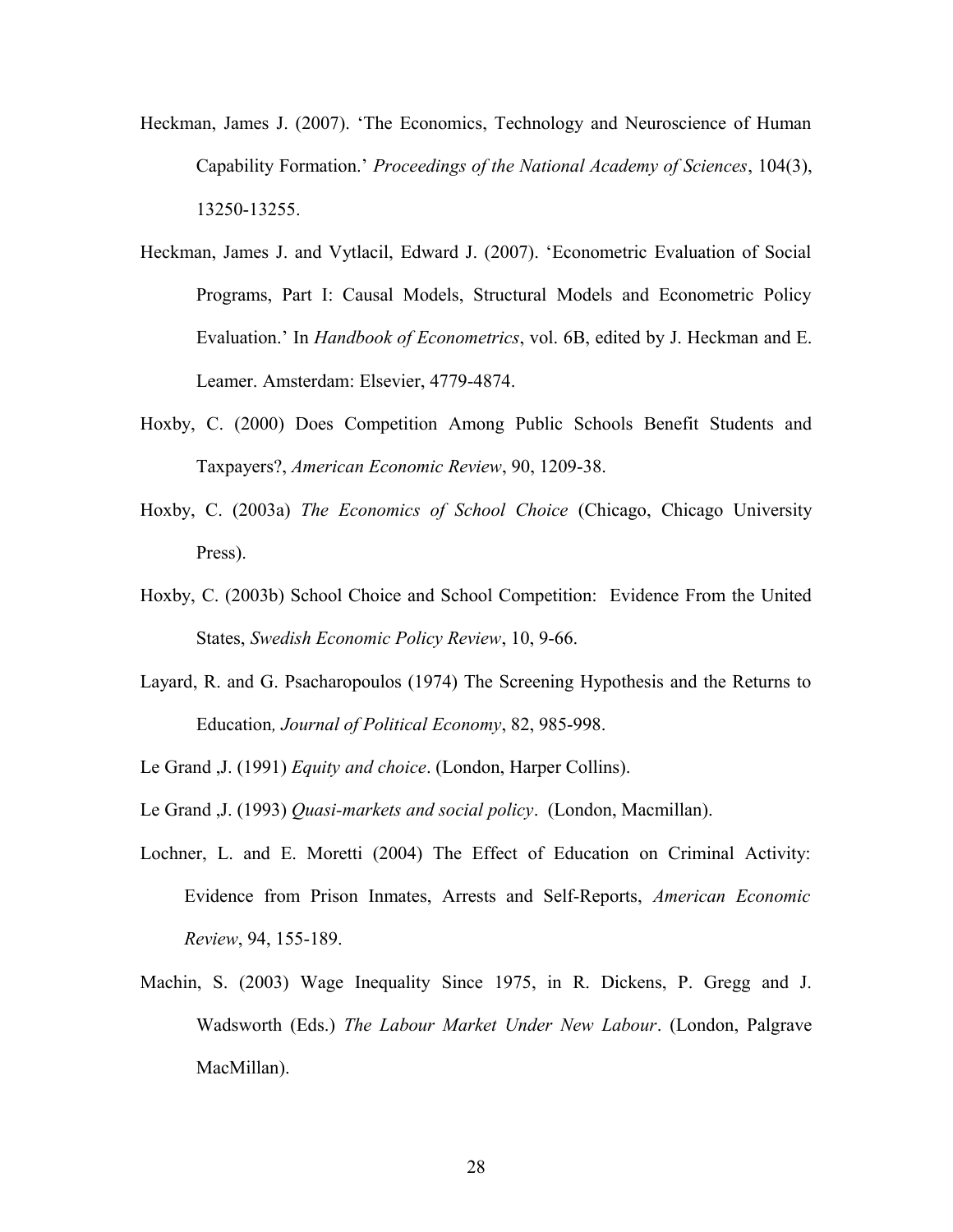- Machin, S. (2008a) The New Economics of Education: Methods, Evidence and Policy, *Journal of Population Economics*, 21, 1-19.
- Machin, S. (2008b) An Appraisal of Economic Research on Changes in Wage Inequality, *Labour*, 22, 7-26.
- Machin, S. and S. McNally (2008) The Literacy Hour, *Journal of Public Economics*, 92, 1441-62.
- Machin, S., S. McNally and C. Meghir (2007) Resources and Standards in Urban Schools, Centre for the Economics of Education Discussion Paper 76.
- Machin, S. and A. Vignoles (2004) Educational Inequality: The Widening Socio-Economic Gap, *Fiscal Studies*, 25, 107-28.
- Machin, S. and A. Vignoles (2005) *What's the Good of Education? The Economics of Education in the United Kingdom*. (Princeton, USA, Princeton University Press).
- Machin, S. and S. Vujic (2005) Crime and Education in the United Kingdom, draft paper, Centre for Economic Performance.
- Mincer, J. (1958) Investment in Human Capital and Personal Income Distribution. *Journal of Political Economy*, 66, 281-302.
- Mincer, J. (1974) *Schooling, Experience and Earnings*. (New York, Columbia University Press, NBER).
- Nutall, D., H. Goldstein, R. Prosser and J. Rasbash (1989) Differential school effectiveness, *International Journal of Education Research*, 13, 769-776.
- Psacharopoulos, G. (1973) *Returns to Education: An International Comparison*. (Joessey-Bass, Elsevier).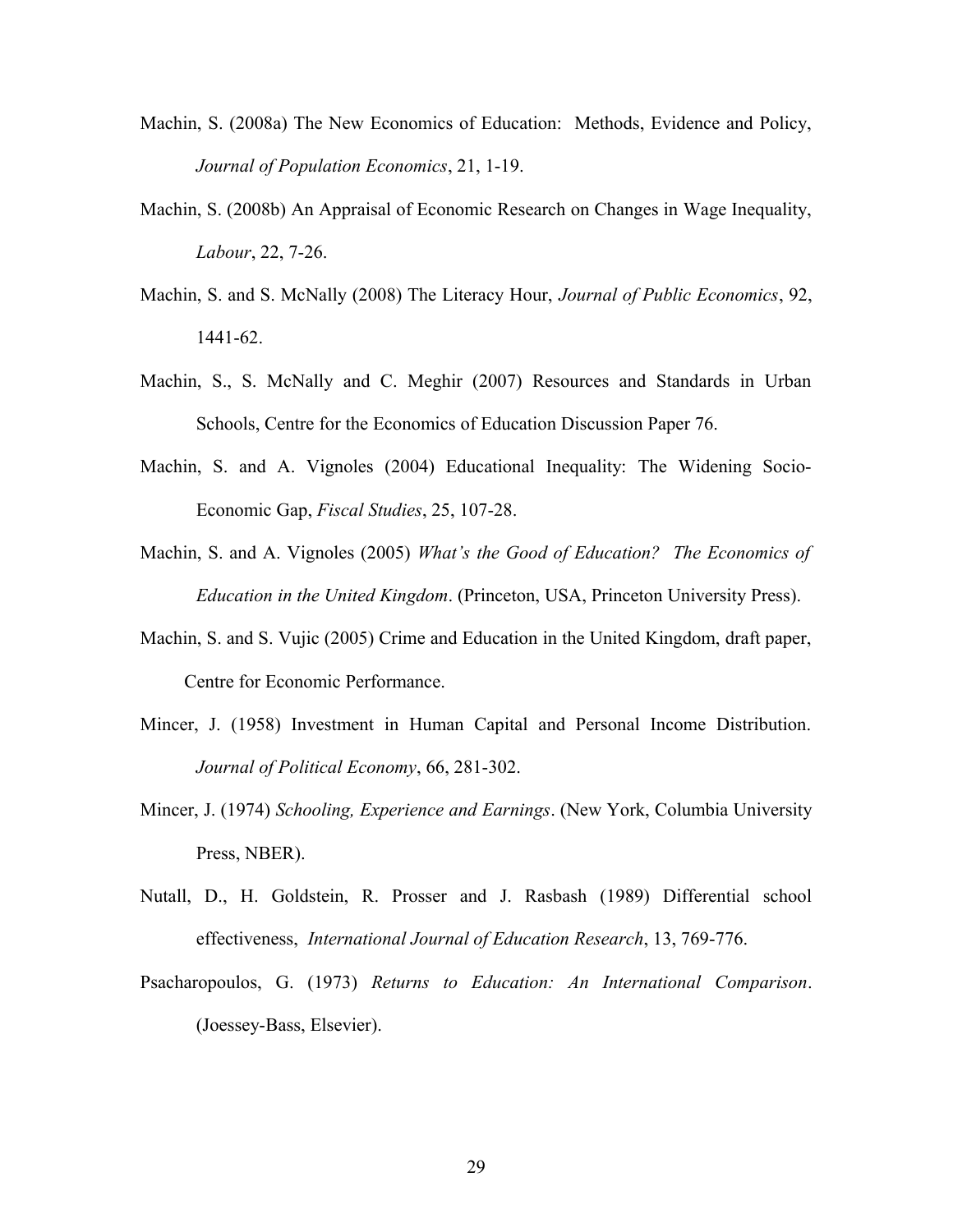- Rivkin, S., E. Hanushek and J. Kain (2005) Teachers, Schools, and Academic Achievement, *Econometrica,* 73, 417-458.
- Schultz, T. (1961) [Investment in Human Capital,](http://www.jstor.org/) *American Economic Review*, 51, 1-17.
- Schultz, T. (1963) *The Economic Value of Education*. (New York, Columbia University Press).
- Sianesi, B. and J. Van Reenen (2003) The Returns to Education: Macroeconomics, *Journal of Economic Surveys*[,17, 157-200.](javascript:WinOpen(250627);)
- Spence, M. (1973) Job Market Signalling, *Quarterly Journal of Economics*, 87, 355-374.
- Teixeira, P. (2001) The Economics of Education: An Exploratory Portrait, *History of Political Economy, Annual Supplement*, 257-287.
- Thomas, S. (2007) Modelling patterns of improvement over time: value added trends in English secondary school performance across ten cohorts, *Oxford Review of Education.* 33, 261-295.
- Todd, P. and K. Wolpin (2007) [The Production of Cognitive Achievement in Children:](http://www.journals.uchicago.edu/doi/abs/10.1086/526401) [Home, School, and Racial Test Score Gaps,](http://www.journals.uchicago.edu/doi/abs/10.1086/526401) *Journal of Human Capital*, 1, 91-136.
- Walker, I. and Y. Zhu (2005) The college wage premium, over education and the expansion of higher education in the UK, University of Warwick mimeo.